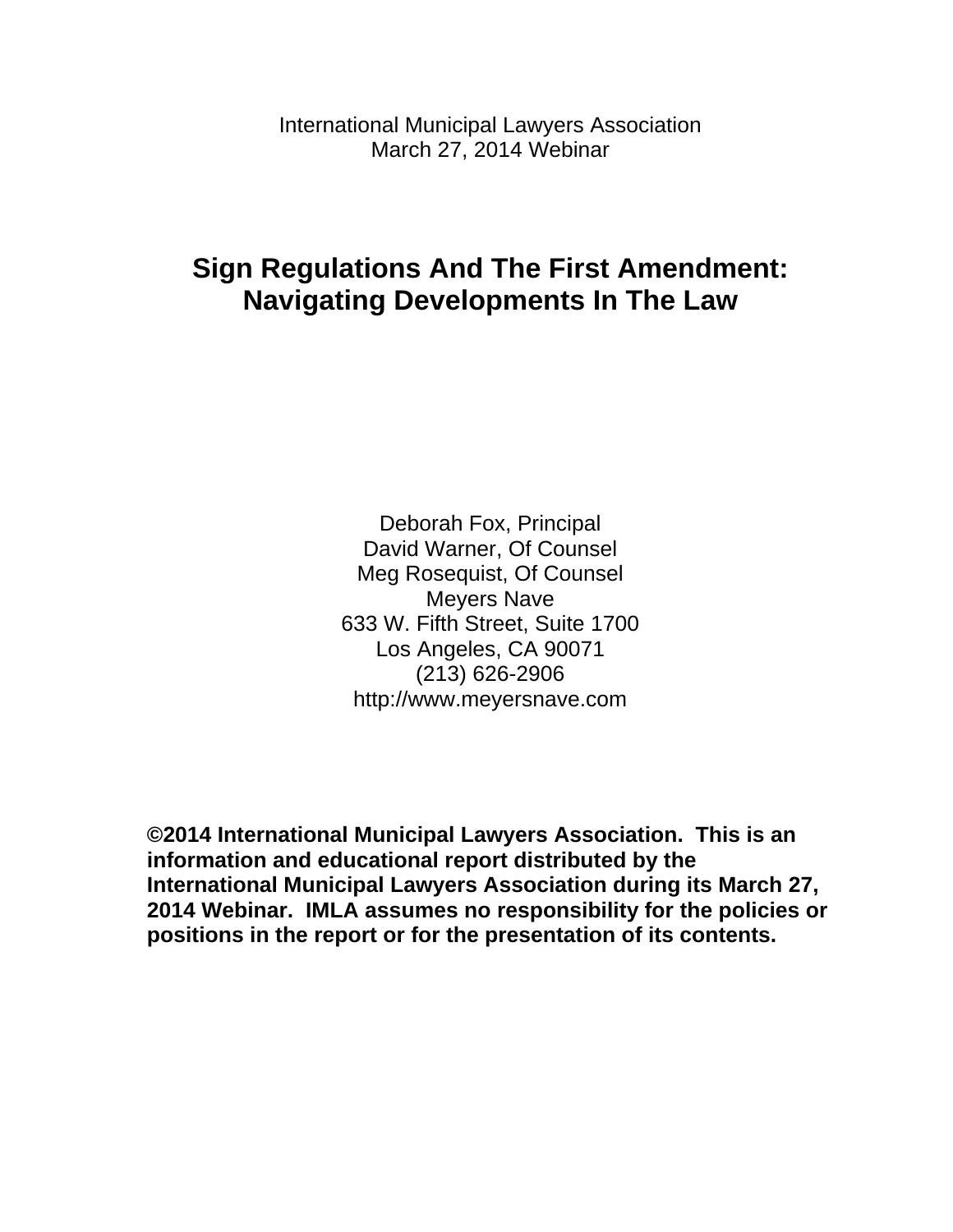## **PART I: INTRODUCTION**

The First Amendment of the United States Constitution provides "Congress shall make no law…abridging the freedom of speech, or of the press…." Under the Fourteenth Amendment, municipal ordinances are within the scope of this limitation on governmental authority.<sup>1</sup> The First Amendment forbids the government to regulate speech, such as signage, in ways that favor some viewpoints or ideas at the expense of others. A city, however, is not powerless to regulate signage within their jurisdictions and the courts have recognized the constitutionality of sign regulations in a myriad of different factual scenarios. The contours of whether sign regulations will pass constitutional muster or will instead be deemed constitutionally infirm are nuanced and varied and require a detailed understanding of this complex area of law.

Of paramount importance when drafting sign regulations is to first determine the classification of the forum being regulated to earmark the applicable rules for that forum as dictated by First Amendment jurisprudence. Whether the signs being regulated are commercial in nature, such as billboards, versus noncommercial message such as political signs, is also of critical importance in determining the contours of regulations that will pass constitutional muster. This paper examines the jurisprudence of forum classification, the rules for regulating commercial speech (in particular in the context of billboard regulation) and the rules governing the constitutionality of regulations of political signage both on private property and in the public forum.

## **PART II: FORUM CLASSIFICATION**

## **A. Public Forum Versus Non-Public Forum**

The forum doctrine is a system of categorizing places, and then determining the rules according to the category. Forum classification is crucial because the level of scrutiny and the leeway afforded the government differs based on the type of forum being regulated.<sup>2</sup> Historically, there have been two main categories of government property when it comes to First Amendment activity – the traditional public forum and the non-public forum.

A traditional public forum is a place such as a park, public street or sidewalk, where people have traditionally been able to express ideas and opinions. In a traditional public forum First Amendment activities generally may not be prohibited, rather, "speakers can be excluded ... only when the exclusion is necessary to serve a compelling state interest and

<sup>1</sup> *Lovell v. Griffin*, 303 U.S. 444, 450 (1938).

<sup>2</sup> *International Soc'y for Krishna Consciousness v. Lee*, 505 U.S. 672 (1992); see also *PMG Int'l Div., L.L.C. v. Rumsfeld*, 303 F.3d 1163 (9th Cir. 2002); *Sammartano v. First Judicial Dist. Court*, 303 F.3d 959 (9th Cir. 2002); *Hopper v. City of Pasco*, 241 F.3d 1067, 1076 (9th Cir. 2001).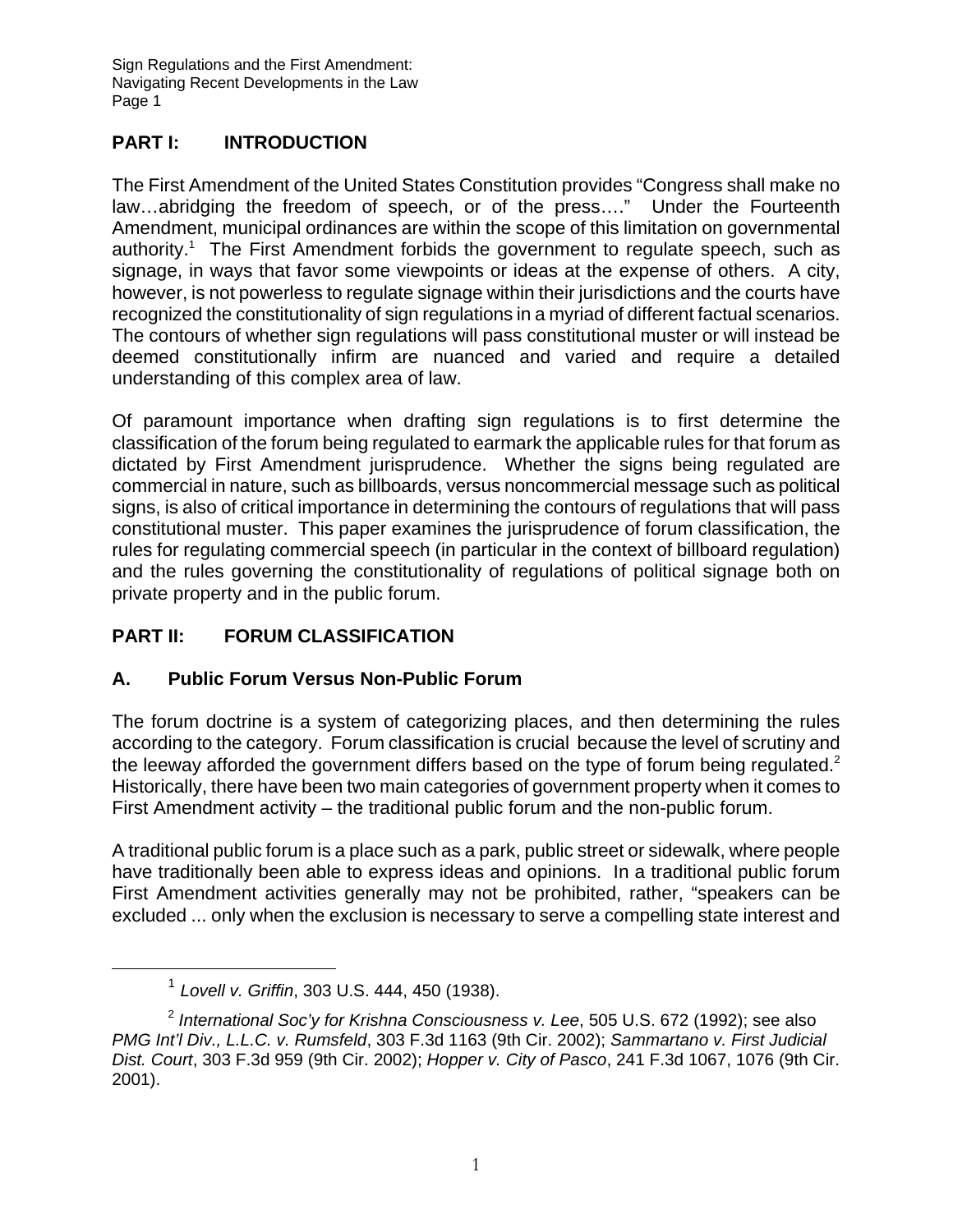the exclusion is narrowly drawn to achieve that interest."<sup>3</sup> Thus, in a public forum strict scrutiny applies. Content-based regulations (*i.e.* rules that either allow or exclude speech based on the subject matter being expressed) are deemed presumptively unconstitutional for a public forum and only pass muster if they are the least restrictive means to further a compelling government interest.<sup>4</sup> Content-neutral "time, place and manner" regulations of a public forum are valid if they are narrowly tailored to serve a substantial government interest, and they leave open ample alternative means for communicating the same information.<sup>5</sup>

In contrast to the public forum, a non-public forum is government property that has traditionally not been open to the free exchange of ideas, such as a courthouse lobby, a prison or a military base. In a non-public forum, the government has more latitude to regulate and may restrict access to the forum, so long as the restrictions are reasonable and are viewpoint neutral (*i.e.* not an effort to suppress expression merely because the public officials oppose the speaker's view).<sup>6</sup>

### **B. Designated Public Forum Versus Limited Public Forum**

The two main categories of government property (public forum and non-public forum) have been expanded to cover circumstances that do not fall neatly into either primary category – namely, the designated public forum and the limited public forum. Both of these forum classifications apply to non-public fora that the government opens to expressive activity but the terms under which the forums operate and the level of review applied by the courts differ significantly. Specifically, a designated public forum is created when the government intentionally opens (or "designates") non-traditional areas for First Amendment activity pursuant to policy or practice.<sup>7</sup> Examples of situations where courts have found a designated public forum include: state university meeting facilities where the university had an express policy of opening the facilities to registered student groups; school board meetings where the state statute provided for open meetings; a municipal auditorium and a city-leased theater where the city dedicated the property to expressive activity; and the interior of a city hall where the city opened the building to display art and did not consistently enforce any restrictions.<sup>8</sup> Regulations for a designated public forum are subject to the same strict scrutiny level of review as a public forum.

<sup>3</sup> *Cornelius v. NAACP Legal Defense & Educ. Fund*, 473 U.S. 788, 800 (1985).

<sup>4</sup> *Foti v. City of Menlo Park*, 146 F.3d 629, 637 (9th Cir. 1998); *Sable Communications of California v. FCC*, 492 U.S. 115, 126 (1989).

<sup>5</sup> *Cornelius,.* 473 U.S. at 799-800.

<sup>6</sup> *Perry Education Ass'n v. Perry Local Educators' Ass'n*, 460 U.S. 37, 46 (1983).

<sup>7</sup> *See Cornelius,* 473 U.S. at 800, 803; *Perry*, 460 U.S. at 45-46.

8 *Widmar v. Vincent*, 454 U.S. 263, 267 (1981); *Madison Joint School District v. Wisconsin Employment Relations Comm'n*, 429 U.S. 167, 174 (1976); *Southeastern Promotions, Ltd v. Conrad*, 420 U.S. 546, 555 (1975); *Hopper*, 241 F.3d at 1075-6.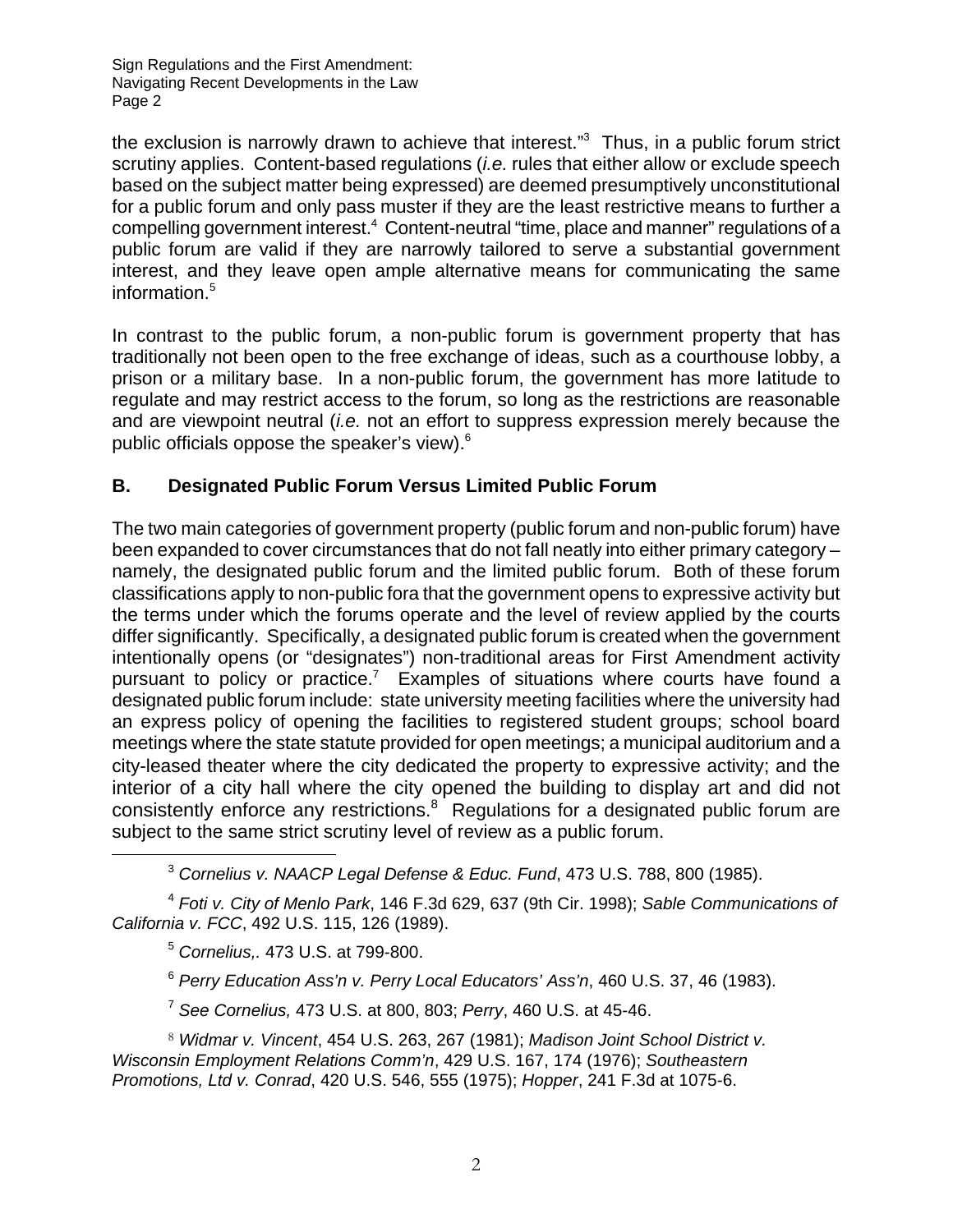A limited public forum is created when the government opens a non-public forum to First Amendment activity but limits such access to certain groups or topics.<sup>9</sup> Examples of situations where courts have found a limited public forum include: public library meeting rooms where policy limited it to certain uses; public school property where policy limits use to only certain groups; and the state's specialty license plate program.<sup>10</sup> A property classified as a limited public forum is subject to the same rules as a non-public forum where the government may restrict speech so long as the restrictions are reasonable and viewpoint neutral.11 The government is not required to indefinitely keep a designated public forum or a limited public forum open, but so long as the forum remains open it must comply with the requisite standards for its forum classification.<sup>12</sup>

Given the different standard of review for regulations of a designated public forum as compared to a limited public forum, it is critical to correctly classify the forum. In order to determine the proper classification of the forum courts typically examine the terms on which the forum operates.<sup>13</sup> Courts critically examine the actions and policies of cities to determine whether a designated public forum or a limited public forum has been created.<sup>14</sup> The more consistently enforced and selective restrictions are, the more likely the forum will be deemed a limited public forum.<sup>15</sup> By contrast, where restrictions are not enforced or if exceptions are haphazardly permitted, the more likely the forum will be deemed a designated public forum.<sup>16</sup> There is no bright-line test to determine whether the courts will deem a forum a limited public forum or a designated public forum. The cases are varied, fact specific and many times in direct contradiction.

<sup>11</sup> *Id.*; *Perry,* 460 U.S. at 46; *United States v. Kokinda*, 497 U.S. 720, 725-27 (1990); *DiLoreto v. Downey Unified Sch. Dist. Bd. of Educ*., 196 F.3d 958, 965 (9th Cir. 1999); *Riel v. City of Bradford*, 485 F.3d 736, 753-54 (3rd Cir. 2007).

<sup>12</sup> *Perry*, 460 U.S. at 46.

<sup>13</sup> *Hopper*, 241 F.3d at 1074, 1075; *United Food & Commer. Workers Union, Local 1099 v. Southwest Ohio Reg'l Transit Auth.*, 163 F.3d 341 (6th Cir. 1998).

<sup>14</sup> *Hopper,* 241 F.3d at 1076.

<sup>15</sup> *Id.* at 1076-78; *Cornelius*, 473 U.S. at 804-05; *See also Perry*, 460 U.S. at 47; *Lehman v. Shaker Heights*, 418 U.S. 298, 302-04 (1974); *Children of the Rosary v. City of Phoenix*, 154 F.3d 972, 976 (9th Cir. 1998), *cert. denied*, 526 U.S. 1131 (1999).

<sup>16</sup> *Id.*; *Hills*, 329 F.3d at 1049.

<sup>&</sup>lt;sup>9</sup> Hills v. Scottsdale Unified Sch. Dist., 329 F.3d 1044, 1049 (9<sup>th</sup> Cir. 2003).

<sup>10</sup> *Faith Center Church v. Glover*, 480 F.3d 891, 908 (9th Cir. 2007); *Good News Club v. Milford Center School*, 553 U.S. 98, 102, 106 (2001); *Arizona Life Coalition v. Paisley*, 515 F.3d 956, 969 (9th Cir. 2008).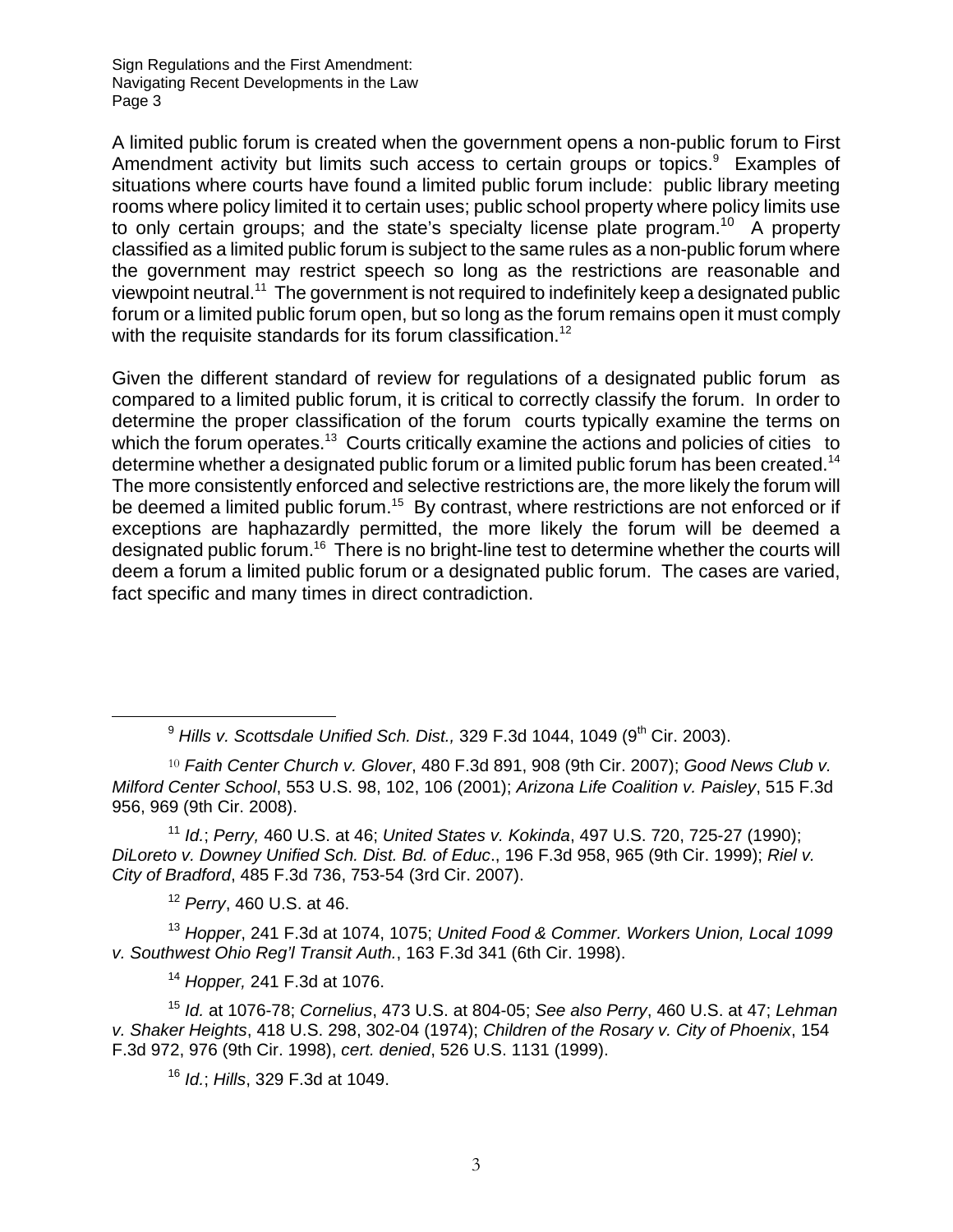#### **C. Case Study: Signage On Public Transit Vehicles**

Many jurisdictions allow advertising on public owned transit vehicles. The cases analyzing the regulations of signage in this forum provide a useful illustration of how the courts apply forum classification in practice and offer useful guidelines for cities wishing to ensure a forum is classified as a limited public forum so as to retain more control over the type of signage allowed in the forum.

The Supreme Court has ruled that advertising space on public transit vehicles is not a public forum,<sup>17</sup> but whether the space will be considered a designated public forum or a limited public forum is a very fact specific inquiry.<sup>18</sup>

In *Children of the Rosary v. City of Phoenix,* the Ninth Circuit found that the advertising space on municipal buses at issue was a nonpublic/limited forum rather than a designated public forum.19 At issue in *Children of the Rosary* was Phoenix's refusal to post the plaintiffs' noncommercial anti-abortion message on its buses. The Ninth Circuit explained that Phoenix had not created a designated public forum by opening the exterior panels on buses for advertising to the general public as it had specifically limited the forum to commercial advertising. The Ninth Circuit found the case easily distinguishable from cases where bus panels were found to be designated public fora because Phoenix had consistently promulgated and enforced policies restricting advertising on its buses to commercial messages. Given that the bus panels in *Children of the Rosary* were a limited public forum, Phoenix had only to avoid distinctions based on viewpoint and set advertising standards that were objective and reasonable. The Ninth Circuit found that Phoenix's justifications for the limitations on noncommercial speech (namely to minimize the chance of abuse, the appearance of favoritism, and the risk of imposing upon a captive audience) all supported the reasonableness of Phoenix's restrictions. The Ninth Circuit also found that the restrictions were viewpoint neutral and concluded that the city could constitutionally refuse to post the plaintiff's anti-abortion advertisements. Likewise, in *Lehman*, the Supreme Court found that a prohibition against political advertising on public transit vehicles was constitutionally sound as it was viewpoint neutral and reasonable to achieve the city's aims of minimizing chances of abuse, the appearance of favoritism and the risk of imposing upon a captive audience. $20<sup>20</sup>$ 

By way of contrast, in *Christ's Bride Ministries,* the Third Circuit found that advertising space on bus panels was a designated public forum precisely because the government

<sup>17</sup> *Lehman*, 418 U.S. at 303, 305.

<sup>18</sup> *Children of the Rosary*, 154 F.3d at 976; *Seattle Mideast Awareness Campaign v. King County*, 771 F.Supp.2d 1266 (W.D. Wash. 2011); *Christ's Bride Ministries v. SEPTA*, 148 F.3d 242 *(3rd Cir. 1998*).

<sup>19</sup> *Children of the Rosary*, 154 F.3d at 976-80.

<sup>20</sup> *Lehman*, 418 U.S. at 304.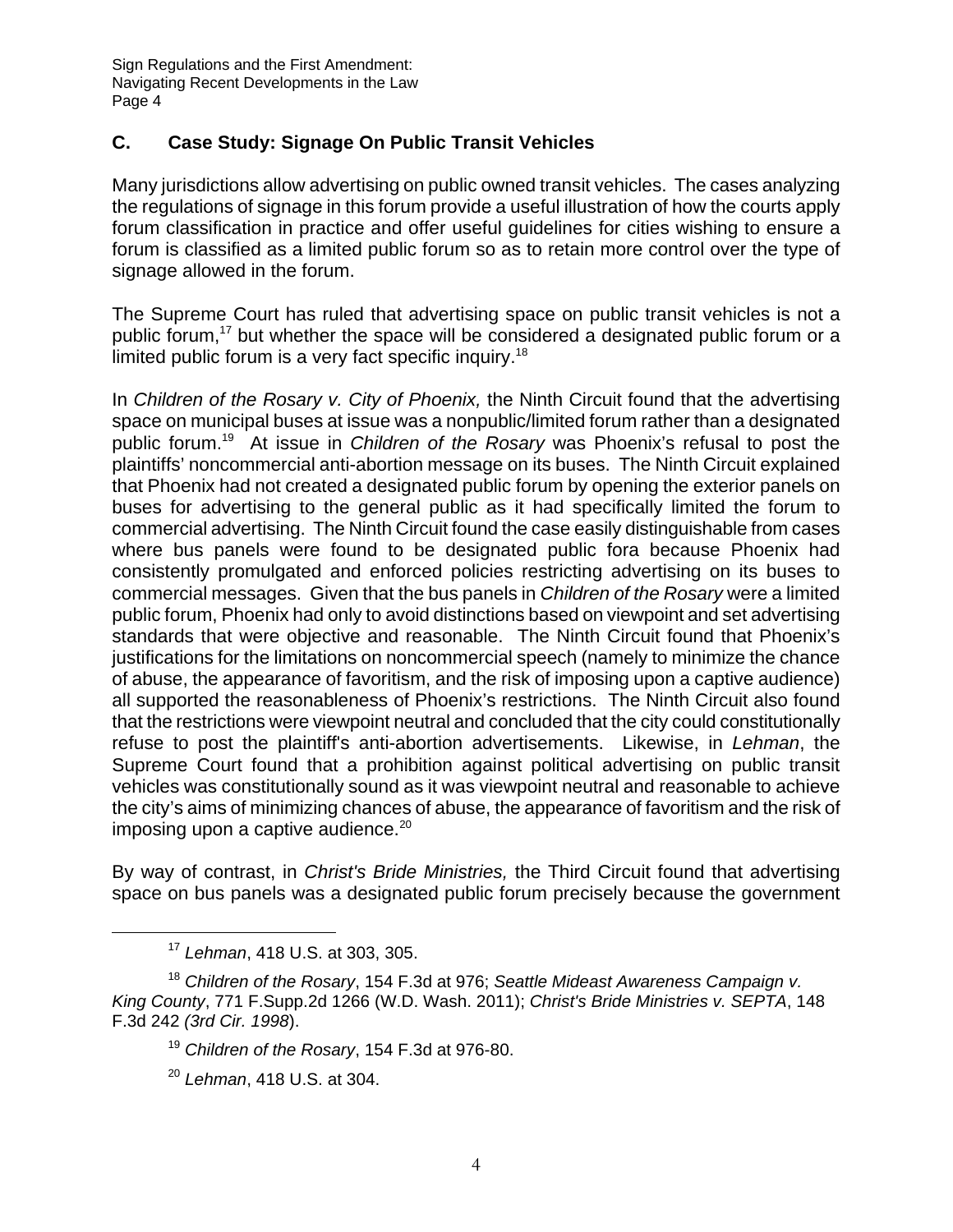authority regulating the space had a practice and policy of allowing a broad range of advertisements including noncommercial religious and political messages.<sup>21</sup> The Third Circuit found based on the practice of permitting virtually unlimited access to the bus panels, a designated public forum had been created. The Third Circuit went on to explain that the city's exclusion of the anti-abortion message was a content-based distinction that did not pass constitutional muster under the strict scrutiny test applied to a designated public forum. Thus, the city in the *Christ's Bride Ministries* case could not prohibit the plaintiff from posting its noncommercial anti-abortion messages on bus panels.

The differing outcomes in *Children of the Rosary* and *Lehman* as compared to *Christ's Bride's Ministry* are explained by the different classifications of the forum. The cases illustrate that a wholesale allowance for "noncommercial" speech on public transit vehicles is problematic from the standpoint of maintaining the ability to restrict potentially inflammatory signage on public transit property.

The most prudent approach for municipalities considering signage on transit vehicles is to consider limiting the advertising to commercial messages to maintain the nonpublic forum status of the forum. While allowing commercial advertising and prohibiting noncommercial signs may seem at odds with the general rule that the government may not favor commercial speech over noncommercial speech, where the forum is a nonpublic one (like public transit vehicles) a city as a proprietor may favor commercial messages over noncommercial ones so long as the restrictions are reasonable and viewpoint neutral (by contrast, the government may not favor commercial speech over noncommercial speech in a public forum). Cities should articulate reasonable and objective criteria for their limitations and for assessing the type of advertising allowed on public transit vehicles.

## **PART III: THE COMMERCIAL SPEECH DOCTRINE**

#### **A. Standard of Review:** *Central Hudson* **Test**

Stricter standards are applied to governmental regulation of noncommercial speech than to commercial speech.22 For instance, municipalities are generally prohibited from imposing content-based regulation on noncommercial speech, however these rules do not apply in the context of commercial speech. Thus, regulations that may be unconstitutional with respect to noncommercial speech may be valid when applied to commercial speech.<sup>23</sup> Accordingly, cities must determine whether the relevant speech is commercial or noncommercial when evaluating the appropriateness of their regulations.

<sup>21</sup> *Christ's Bride Ministries*, 148 F.3d at 250-55.

<sup>22</sup> *Metromedia, Inc. v. City of San Diego,* 453 U.S. 490, 513 (1981).

<sup>23</sup> *National Advertising Co. v. Orange*, 861 F.2d 246, 248 (9th Cir. 1988).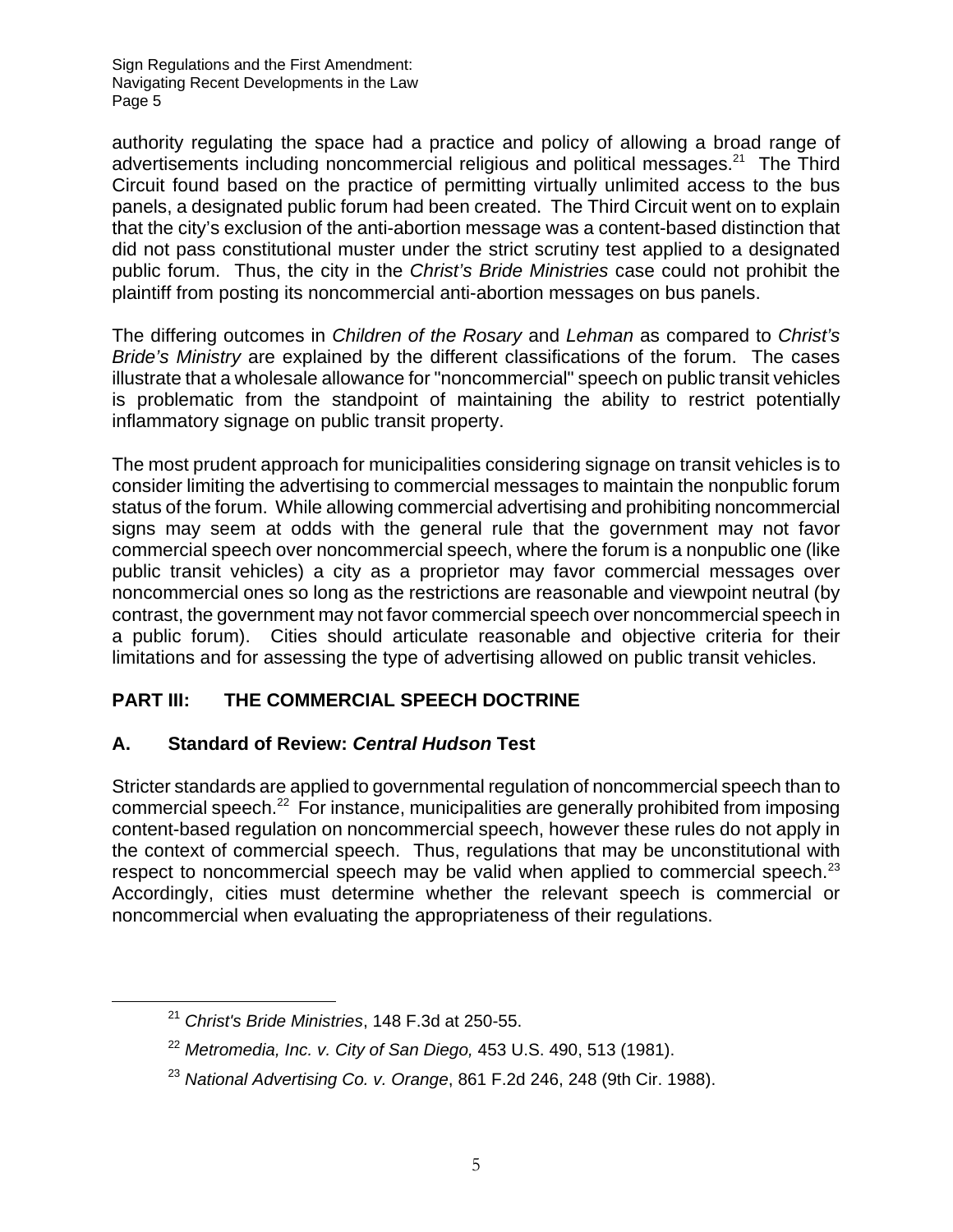While the distinction between what is commercial speech versus noncommercial speech often will be clear, this is not always the case. Indeed, there are times that speech may contain both commercial and noncommercial aspects such as messages about boycotting certain businesses such as Sea World (for concerns over treatment of orcas) or Nike (for concerns over child labor). The courts have articulated three general characteristics to provide guidance in determining whether speech will be deemed commercial in nature: (1) it is an advertisement of some form; (2) it refers to a specific product; and (3) the speaker has an economic motivation for the speech. $24$ 

If the relevant speech is deemed commercial in nature, the appropriate standard of review, is often referred to as "intermediate scrutiny." This is a relatively modern development in First Amendment jurisprudence as prior to 1975, purely commercial advertisements of services and goods were considered to be outside the protection of the First Amendment.<sup>25</sup> Today it is understood that commercial speech is deserving of some protection under the First Amendment. The seminal case on commercial speech is *Central Hudson Gas &*  Electric Corp. v. Public Service Commission,<sup>26</sup> where the Supreme Court adopted a fourpart test to determine the validity of government restrictions on commercial speech:

(1) The First Amendment protects commercial speech only if that speech concerns lawful activity and is not misleading. A restriction on otherwise protected speech is valid only if it

(2) seeks to implement a substantial government interest,

(3) directly advances that interest, and

 $(4)$  reaches no further than is necessary<sup>27</sup> to accomplish the given objective.<sup>28</sup>

As municipalities consider regulations for commercial speech, they should not only ensure that such comply with the *Central Hudson* test but also analyze how the rules intersect with noncommercial speech rules and fit within the cities' overall regulatory framework.

#### **B. Billboard Regulations**

Billboards are a popular means of advertising to the masses. Billboards are generally placed along highways or major traffic arterials to garner the greatest amount of attention for a specific product. Originally billboards were static copy but these days we find advertisements with high impact graphics and bright colors, artfully designed to catch the eye of passers-by.

<sup>24</sup> *See Bolger v. Youngs Drug Prods. Corp*., 463 U.S. 60 (1983).

<sup>25</sup> *Metromedia, Inc.*, 453 U.S. at 505.

<sup>26</sup> *Central Hudson Gas & Electric Corp. v. Public Service Comm'n,* 447 U.S. 557, 562-63 (1980).

27 In *Board of Trustees v. Fox*, 492 U.S. 469, 480 (1989).

<sup>28</sup> *Central Hudson*, 447 U.S. at 563-66.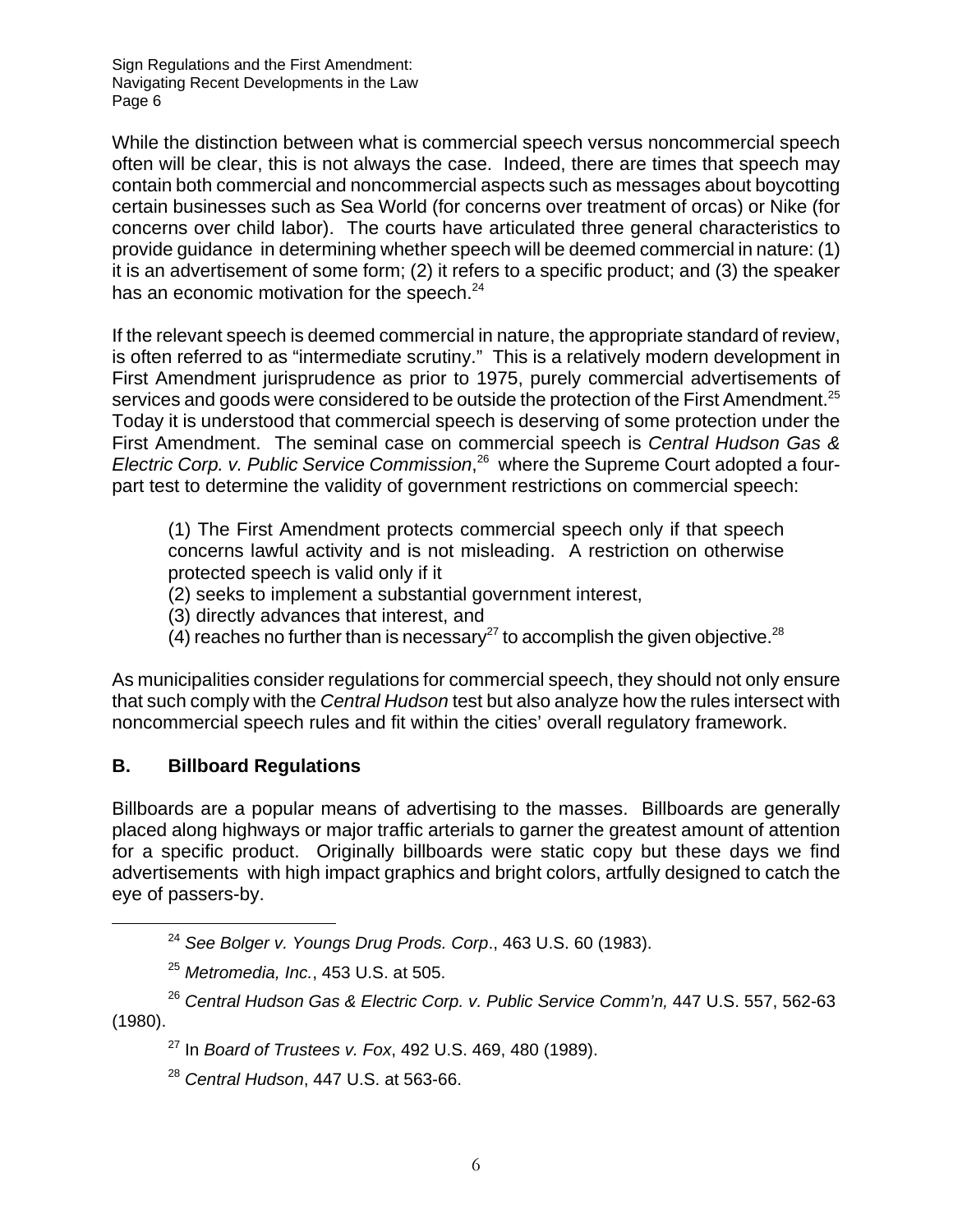Billboards and other signs are protected by the First Amendment.<sup>29</sup> However, billboards may be regulated and even banned by municipalities pursuant to their police power.<sup>30</sup> Cities are able to implement reasonable zoning ordinances in the interest of public health, safety, aesthetics and maintenance of property values.<sup>31</sup> As articulated by the Supreme Court in *Metromedia, Inc. v. City of San Diego*, 32 municipalities may prohibit all off-site billboards for aesthetic and safety reasons, so long as the city's ordinance complies with the First Amendment. Cities constantly grapple to maintain a fine balance between the legitimate exercise of their police power and the First Amendment.

In *Metromedia*, the Supreme Court applied the *Central Hudson* test and held that San Diego could impose a complete ban on billboards so long as the ban is content neutral. Under the fourth prong of *Central Hudson*, the Supreme Court found that the ordinance was no broader than necessary because "[i]f the city has a sufficient basis for believing that billboards are traffic hazards and unattractive, then obviously the most direct and perhaps the only effective approach to solving the problems they create is to prohibit them.<sup>"33</sup> The Supreme Court further held that commercial billboards could be banned off-site even if they were permitted on-site.<sup>34</sup>

However, San Diego's regulations also impacted noncommercial speech which the Supreme Court found invalid. Specifically, San Diego's ordinance permitted on-site commercial advertising but banned on-site noncommercial advertising and offered no explanation why one was permitted while the other was not. San Diego did not offer any indication that noncommercial billboards would be more distracting to drivers or would have an adverse impact on the aesthetics of the city. The Supreme Court further held that the city could not conclude that commercial messages are of a greater value than noncommercial messages.35 Moreover, with respect to noncommercial speech, San Diego could not choose the appropriate subjects for public discourse.<sup>36</sup> San Diego did not ban all billboards and accordingly the Supreme Court rejected San Diego's argument that the ordinance was a reasonable time, place and manner restriction.<sup>37</sup>

- <sup>32</sup> *Metromedia,* 453 U.S. at 512.
- <sup>33</sup> *Id.* at 508.
- $34$  *Id.*
- <sup>35</sup> *Id.* at 513.
- <sup>36</sup> *Id.* at 515.
- <sup>37</sup> *Id.* at 515-16.

<sup>29</sup> *See Prime Media, Inc. v. City of Brentwood*, 398 F.3d 814 (6th Cir. 2005).

<sup>30</sup> *Metromedia,* 453 U.S. at 507-510.

<sup>31</sup> *Outdoor Graphics v. City of Burlington*, 103 F.3d 690 (8th Cir. 1996).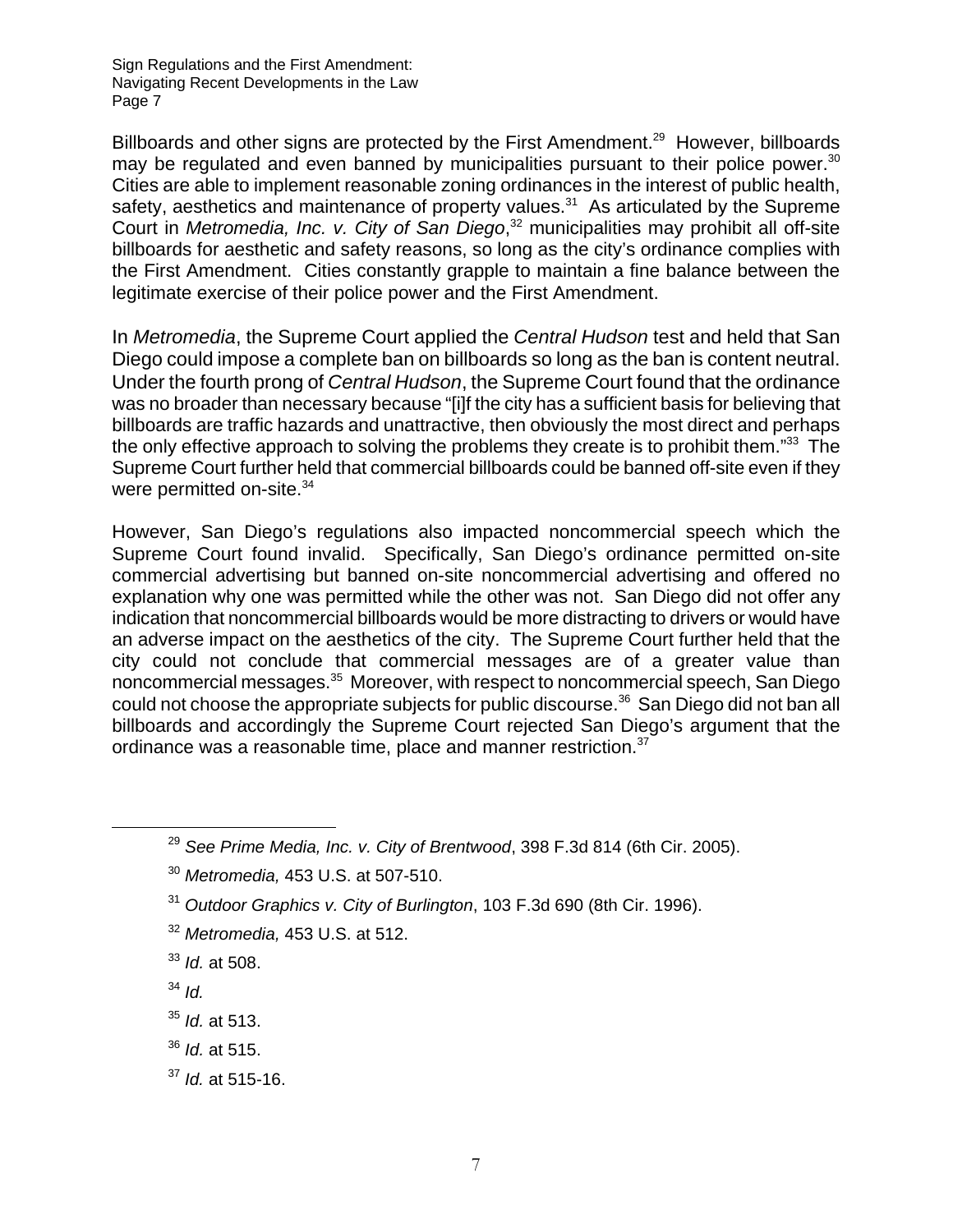*Metromedia* supports a city's ability to adopt regulations prohibiting off-site commercial signs. The case also highlights the importance of evaluating commercial speech regulations in the context of the entire regulatory framework to ensure that commercial speech is not being favored over noncommercial speech in the public forum or on private property (although as noted earlier such favoritism is allowed in a non-public/limited forum). Because challenges to billboard ordinances usually lead to expensive federal litigation, it is wise for municipalities to include extensive findings and specific references to case law in support of their regulations. A city's findings should state the governmental interest to be served through the regulation, and provide enough information about the need within the city to show there is a strong correlation between that interest and the regulation. A city should exercise its judgment on how best to solve the billboard issue and explain why the final alternative was selected amongst competing interests. Some cities also choose to include a substitution clause provision in their regulations to avoid the problems that may arise from favoring commercial speech over noncommercial speech (although as noted above in a non-public or limited public forum favoring commercial speech can pass constitutional muster such is not the case for billboard regulations impacting public forum or private property). A substitution clause provides that a noncommercial message of any type may be substituted for any commercial message which is otherwise allowable.

#### **C. Case Study: Exceptions To Overall Bans On Billboards**

As noted above, the courts have found that cities may ban all billboards and that such is justified by community interests in safety and aesthetics.<sup>38</sup> However, many jurisdictions while implementing an overall ban on billboards also seek to provide certain exceptions to the overall ban. It is the constitutionality of these exceptions that have generated a significant amount of litigation in recent years.

The courts have validated exceptions to overall bans under certain circumstances explaining that a city is entitled to take a graduated response to the proliferation of billboards including "exercising its classically legislative function of creating exceptions to sign bans  $\dots$  so long as those judgments are reasonable in light of the City's interests."<sup>39</sup> For the exceptions to be deemed reasonable and pass the *Central Hudson* test, they cannot undermine or counteract the interests (namely safety and aesthetics) that the government used to support its overall ban.40

In examining (and upholding) exceptions to Los Angeles' ban on billboards, the Ninth Circuit in *World Wide Rush v. City of Los Angeles* explained that the exceptions passed constitutional muster because the city was able to demonstrate a link between the basis for

<sup>38</sup> *Id.* at 507-08, 510*; Members of City Council v. Taxpayers for Vincent*, 466 U.S. 789, 806 (1984); *Naser Jewelers, Inc. v. City of Concord,* 513 F.3d 27 (2008).

<sup>39</sup> *Vanguard Outdoor, LLC v. City of Los Angeles*, 648 F.3d 737, 744 (9th Cir. 2011); *see RTM Media v. City of Houston*, 584 F.3d 220 (5th Cir. 2009).

<sup>40</sup> *Metro Lights, LLC v. City of Los Angeles,* 551 F.3d 898, 911-12 (9th Cir. 2009).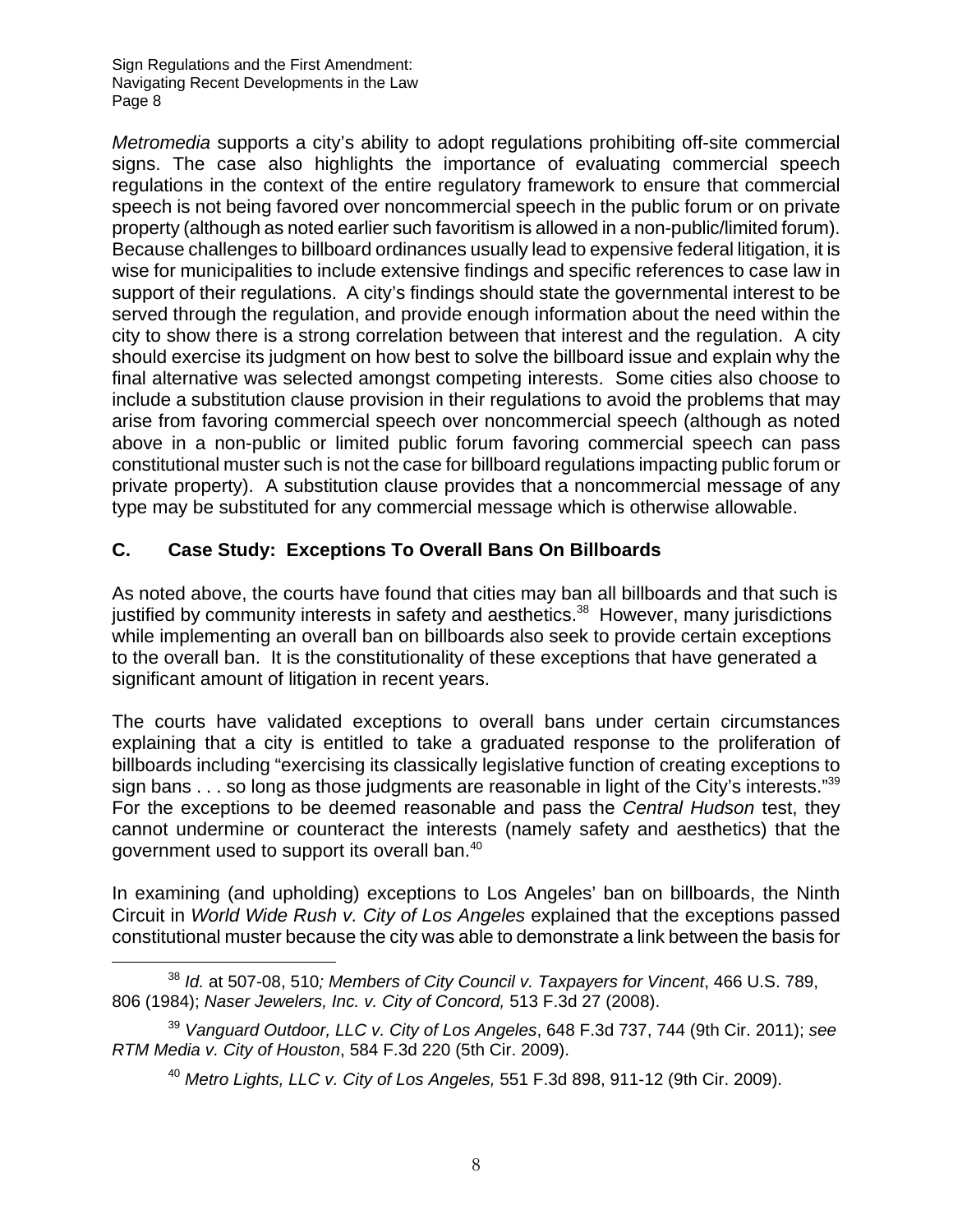the exceptions and the asserted goal of aesthetics and safety which were used to support the overall ban.<sup>41</sup> The Ninth Circuit overturned the district court's determination that Los Angeles' exception to its freeway facing sign ban was unconstitutional.<sup>42</sup> The exceptions at issue allowed freeway facing billboards near the Staples Center and in a newly created special use district ("SUD"). Los Angeles' code specifically noted that the stated purpose of its ban on billboards was to promote public safety and welfare by providing reasonable protection to the visual environment and by ensuring that billboards do not interfere with traffic safety or otherwise endanger public safety. Los Angeles asserted that the nature of the Staples Center's use, coupled with its location in the center of a highly urbanized area, required billboards that could effectively communicate event-related information. Likewise, the SUD that acted as an exception to the sign ban was created as part of a project to renovate Santa Monica Boulevard to improve traffic flow. The targeted corridor had sixteen billboards, the outright elimination of which might have triggered an obligation by Los Angeles to compensate the owners. Thus, Los Angeles and the billboard owners agreed that four sign faces could be relocated to a newly created SUD which allowed new billboards facing the freeway but also resulted in an overall decrease in the number of billboards.

While the district court in *World Wide Rush* found the Staples Center and SUD exceptions to the sign ban undermined Los Angeles' stated interest in safety, the Ninth Circuit took a more nuanced approach. The Ninth Circuit explained that the critical question is whether the City denigrates its interest in safety and beauty and defeats its own case by permitting freeway facing billboards. The Ninth Circuit then went on to find that the exceptions were made for the express purpose of advancing those very interests and thus were constitutional. Specifically, the billboards at the Staples Center were an important element of a project to remove blight and dangerous conditions from downtown Los Angeles. Moreover, the Ninth Circuit explained that Los Angeles could reasonably conclude that the benefits of redeveloping an otherwise blighted area outweighed the harm of additional freeway facing billboards. Similarly, the newly created SUD was an outgrowth of Los Angeles' efforts to improve traffic flow and thereby safety and also resulted in a net reduction of billboards. The Ninth Circuit found that Los Angeles submitted a convincing rationale that was consistent with its asserted government interest and thus the exceptions to the ban were constitutional. The Ninth Circuit, found that Los Angeles' decision to permit some freeway facing billboards at the Staples Center and the SUD "did not break the link" between the Freeway Facing Sign Ban and the city's objectives in traffic safety and aesthetics."

Likewise, in *RTM v. Houston,* the Fifth Circuit also validated exceptions to billboard bans where the exceptions furthered the government's aesthetic interest which was the basis for

<sup>41</sup> *World Wide Rush, LLC v. City of Los Angeles*, 606 F.3d 676 (9th Cir. 2010); *Vanguard Outdoor*, 648 F.3d at 744.

<sup>42</sup> *World Wide Rush*, 606 F.3d at 681-82.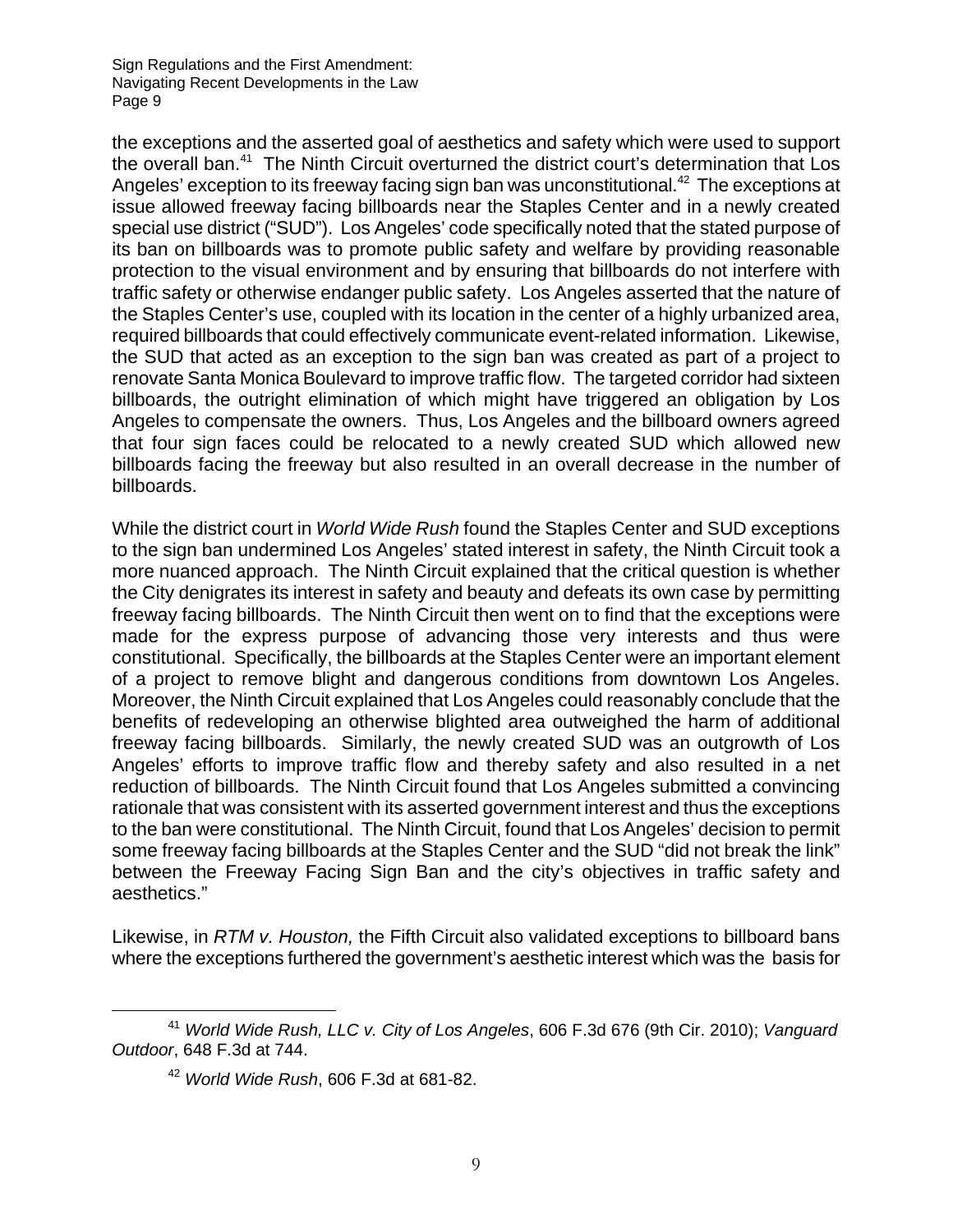the overall regulatory provisions.<sup>43</sup> Specifically, at issue in the *RTM* case was a ban on new billboards displaying offsite commercial messages. Excluded from this ban were noncommercial signs which the regulations defined as a structure that is used exclusively and at all times for messages that do not constitute commercial advertising. The Fifth Circuit found the regulations were valid explaining that the evidence showed that the regulations were effective at gradually reducing the number of billboards in the city (as the majority of billboards were commercial in nature) and thus the ban (even with the limited exception) enhanced the city's interest in aesthetics.

Similarly, in *Clear Channel Outdoor v. City of New York*, the Second Circuit found that New York City's outdoor advertising regulations were constitutional.<sup>44</sup> The sign companies argued that loopholes and inconsistencies in the regulations prevented the regulations from advancing a substantial government interest rendering them invalid under the First Amendment. In finding otherwise, the Second Circuit explained that despite the exceptions to the ban on offsite advertising, the regulatory scheme advanced New Your City's interests in traffic safety and aesthetics. Likewise, the Second Circuit explained that distinctions in the regulations between permissible and impermissible locations for outdoor commercial advertising were meaningful and did not defeat the purpose of the regulatory scheme.

As the above-discussed cases illustrate, courts have signaled that content-neutral exceptions to billboard bans may be constitutionally valid but the exceptions must maintain a link with the overall purpose of the ban in order to pass constitutional muster. Recently, in the face of tight fiscal times, municipalities have been looking to billboards as a potential revenue generating platform (potentially through revenue sharing agreements with billboard companies). Such ventures pose concerns that the necessary link to a city's interest in safety and aesthetics, which is used to support an overall billboard ban, will be broken. For instance, some cities have considered the constitutionality of forming new freeway overlay zones that would be exempt from a city-wide ban on billboards. Billboards could then be erected in such a zone pursuant to an agreement with billboard companies for revenue sharing. It is unclear, however, how offsite billboards in a freeway overlay zone would improve aesthetics and safety, the government interest used to support the overall ban. Rather, a city's real interest in the exception to the ban is the revenues that would be generated by the proposed revenue sharing agreements.

There are also legal concerns as to the validity of potential revenue sharing agreements themselves. Some California cities have contemplated using statutory development agreements although it is unclear that signage alone qualifies for such an agreement. Other jurisdictions have considered incorporating an operating agreement provision as an element of the regulations whereby a company is required to enter into an operating agreement over which the city has broad discretion to impose terms before being granted a

<sup>43</sup> *RTM*, 584 F.3d at 227-28.

<sup>44</sup> *Clear Channel Outdoor, Inc. v. City of New York*, 594 F.3d 94, 106-107, 110 (2nd Cir. 2010).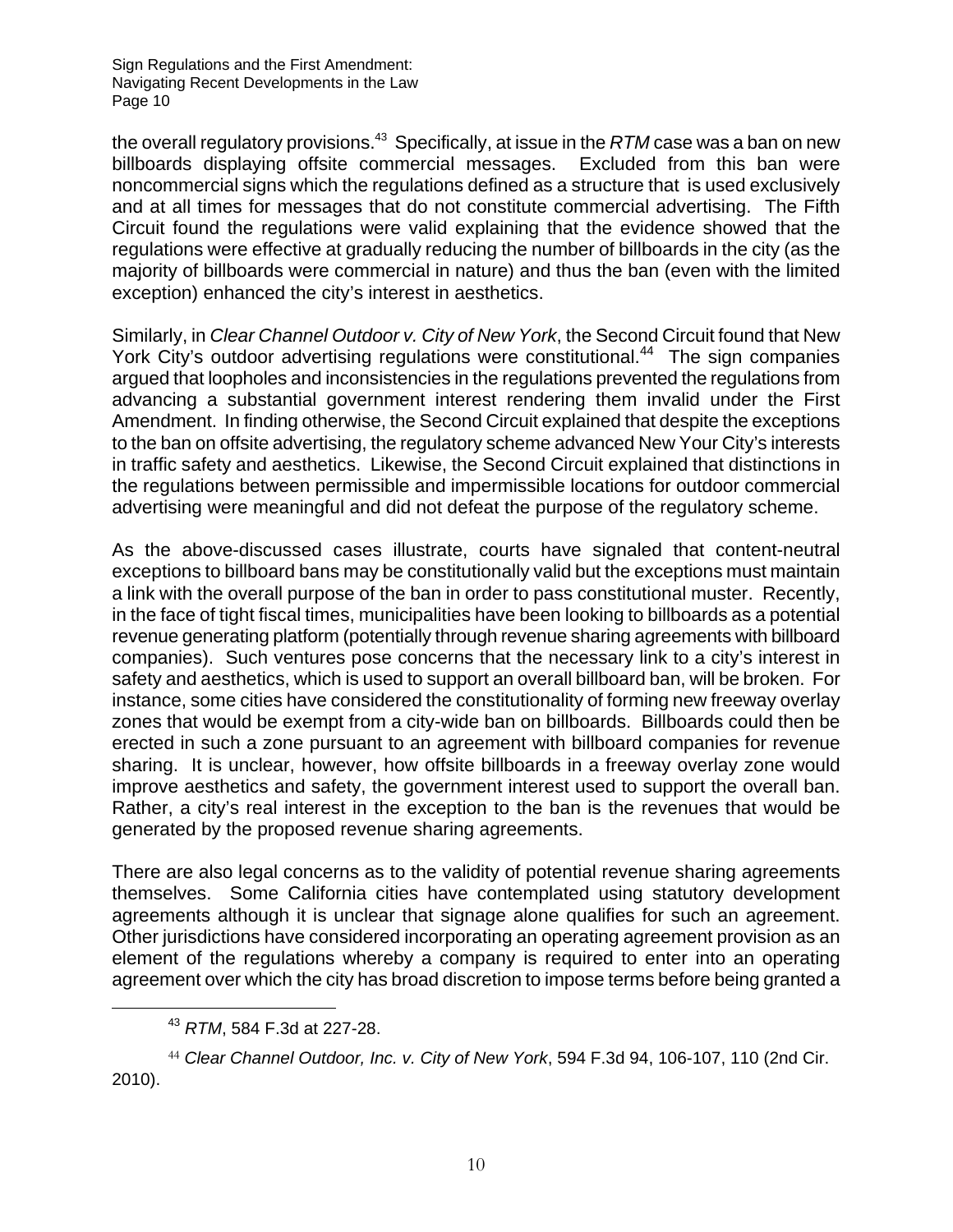billboard permit. This raises First Amendment concerns under the prior restraint doctrine which requires that a permitting regime "avoid placing unbridled discretion in the hands of government officials."45 As the primary purpose of the operating agreement requirement is to provide the city with an opportunity to negotiate for revenue sharing, it is unlikely that the decision-maker's discretion can sufficiently be cabined to pass constitutional muster while also meeting the goal of providing flexibility to negotiate for revenues. Either of these scenarios (a development agreement or an operating agreement) for revenue sharing pose significant legal risks.

It is unclear how the courts will decide to reconcile the objectives of aesthetics and safety supporting an overall billboard ban with exceptions to bans where the primary government interest supporting the exception is the generation of revenues. There is a high risk that exceptions to billboard bans justified by a revenue generating objectives will result in litigation and a significant risk they will be deemed unconstitutional.

## **PART IV: POLITICAL SIGNS**

### **A. Time, Place and Manner Restrictions**

Signs promoting a political viewpoint, belief, position, or opinion are a fundamental form of expression protected by the First Amendment and are entitled to the highest form of protection.46 But, political signs also pose unique problems that are subject to a city's police powers. Political signs take up space, they may obstruct views, they distract motorists, they take up land which may be used for another purpose, and they may present aesthetic concerns such as "visual clutter." Just like the government may regulate audible expression such as noise, $47$  the government may regulate the physical characteristics and locations of political signs under the time, place and manner doctrine.<sup>48</sup>

The time, place and manner doctrine applies to both public forum property (where the government acts as the owner of property) and to cases where the government is acting as the regulator of private property. $49$  To pass constitutional muster, time, place and manner restrictions: (1) must be narrowly tailored to serve a significant government interest; (2) must not be based on the content of the message; (3) must leave open ample alternatives

47 *See Kovacs v. Cooper*, 336 U.S. 77 (1949); *see also Ward v. Rock Against Racism*, 491 U.S. 781 (1989).

48 *See generally Metromedia, Inc. v. San Diego,* 453 U.S. 490 (1981); *Members of City Council of Los Angeles,* 466 U.S. at 806; *City of Ladue v. Gilleo,* 512 U.S. 43 (1994).

<sup>49</sup> *Members of City Council of Los Angeles*, 466 U.S. at 806.

 <sup>45</sup> *Outdoor Media Group, Inc. v. City of Beaumont*, 506 F.3d 895, 904-905 (9th Cir. 2007.)

<sup>46</sup> *See McIntyre v. Ohio Elections Comm'n,* 514 U.S. 334, 346 (1995).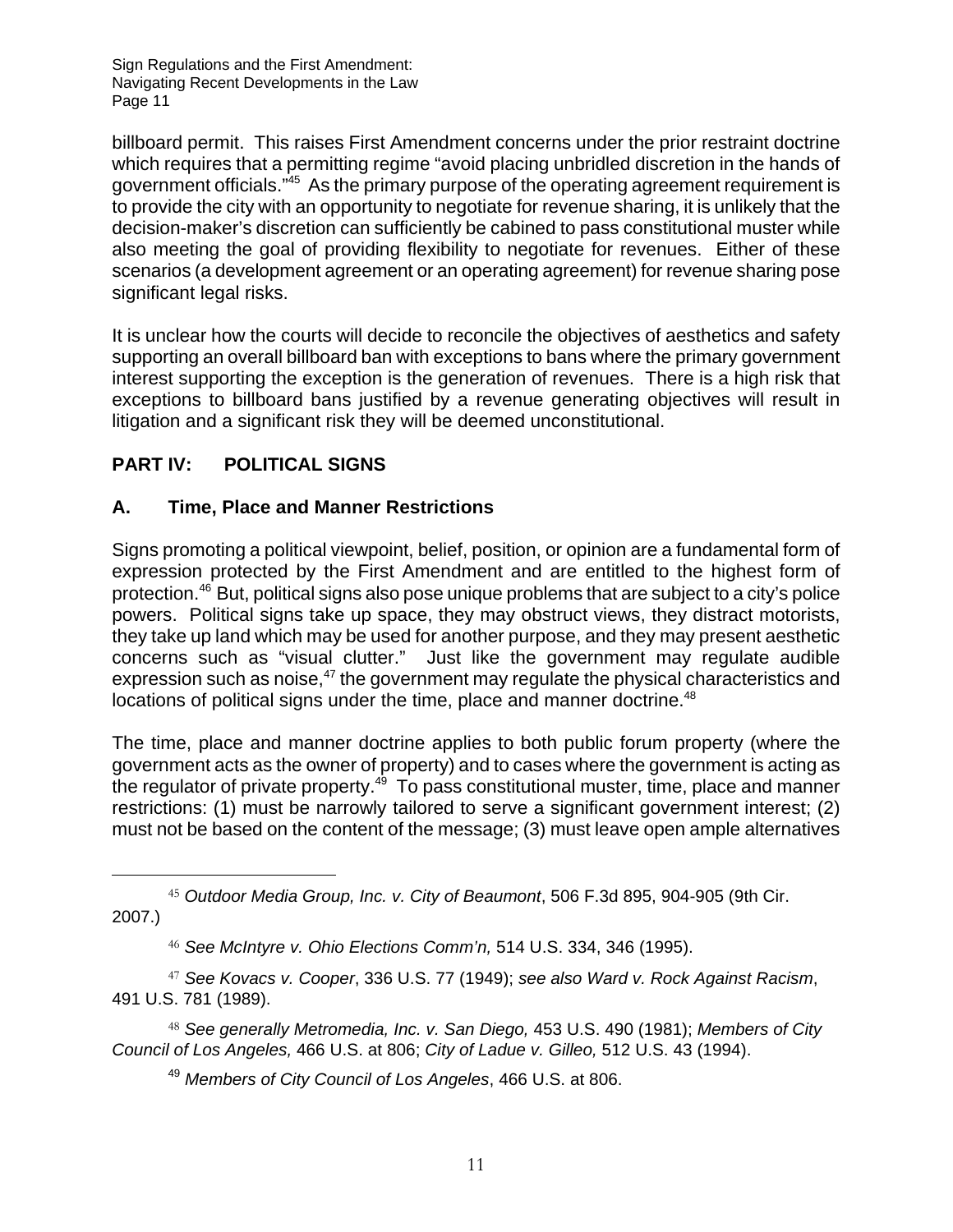for communication; and (4) must not delegate overly broad discretion to a government official.<sup>50</sup>

In drafting regulations governing political speech, cities should first consider the forum at issue and whether the property being regulated is private or public. As the time, place and manner doctrine, mandates content-neutrality, cities should make every effort to ensure that regulations impacting political signage are not content-based. This can be made difficult as the courts are not at all clear or consistent as to what constitutes an impermissible content-based distinction. Cities should evaluate the case law in their jurisdiction and evaluate the interplay of regulations impacting political speech within the context of their overall regulatory framework.

#### **B. Political Signs On Private Property**

The posting of political signs on private residential property was squarely examined and discussed by the Supreme Court in *City of Ladue v. Gilleo*. 51 In this case, Margaret P. Gilleo placed an antiwar sign in the front yard of her home with the printed words "'Say No to War in the Persian Gulf, Call Congress Now."<sup>52</sup> The sign disappeared and Gilleo put up another one which was knocked to the ground.<sup>53</sup> She called the police and was informed that such yard signs were prohibited under the City of Ladue's sign ordinance which banned all residential signs except those falling within one of ten exemptions, political signs not being one of the exemptions. Gilleo filed an action against the City alleging the sign ordinance violated her First Amendment right to free speech.<sup>54</sup> The District Court issued a preliminary injunction against enforcement of the ordinance and Gilleo subsequently placed an 8.5-inches by 11-inches sign in the second story window of her home stating "'For Peace in Gulf."<sup>55</sup>

The Supreme Court found the City of Ladue's ordinance unconstitutional, reasoning that the City's aesthetic interests, while valid, must be considered against the effects of the ban which summarily foreclosed an entire medium of expression: namely, prohibiting a property owner from freely expressing an opinion in his or her own front yard.<sup>56</sup> The Court did emphasize that although Ladue's ban on almost all residential signs violated the First Amendment, cities were not powerless to address the ills associated with residential

- <sup>52</sup> *Id*. at 45.
- <sup>53</sup> *Id*.
- <sup>54</sup> *Id.* at 45-46.
- <sup>55</sup> *Id.* at 46.
- <sup>56</sup> *Id.* at 54-57.

<sup>50</sup> *Forsyth County v. Nationalist Movement*, 505 U.S. 123, 130 (1992).

<sup>51</sup> *City of Ladue,* 512 U.S. 43 (1994).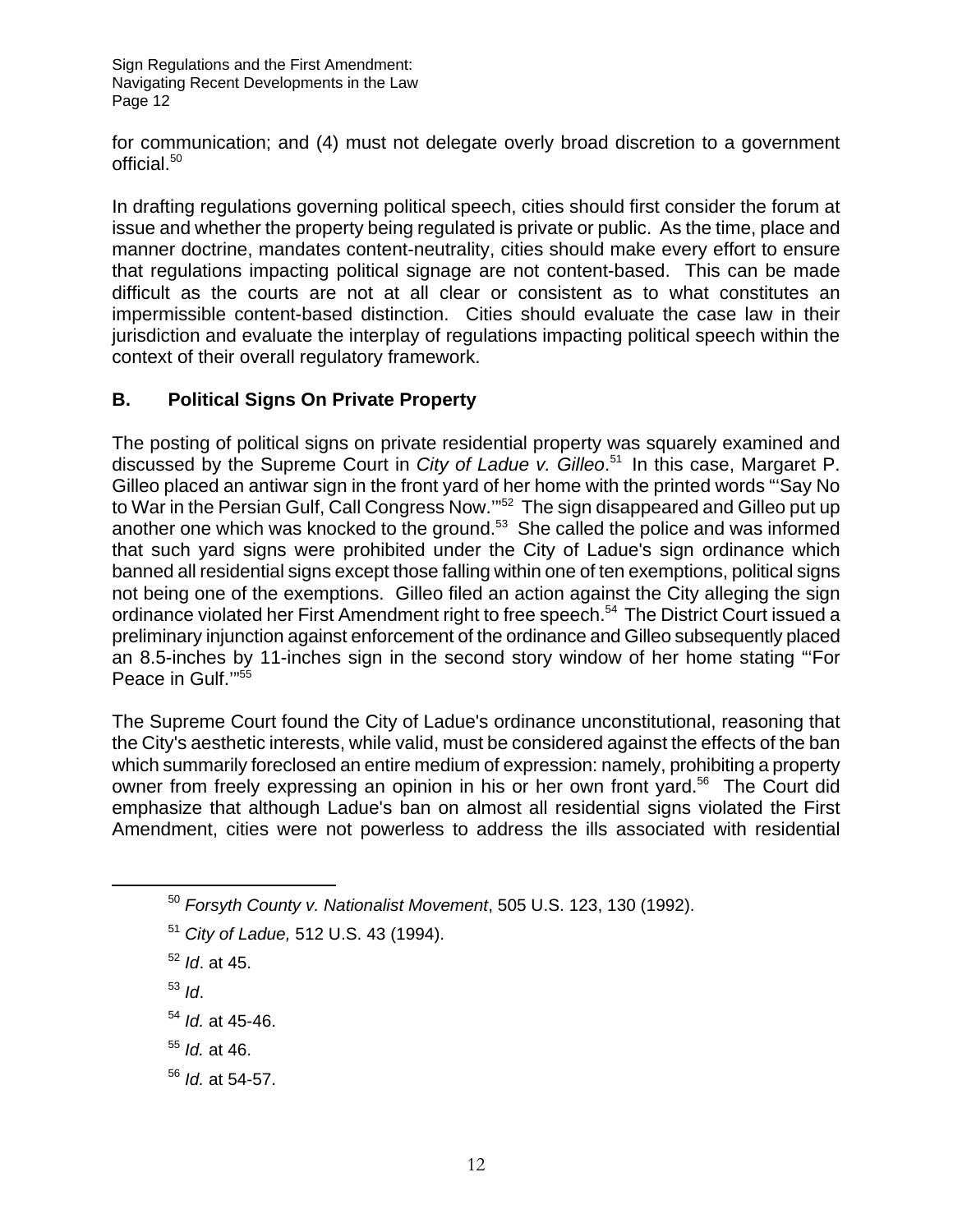signs.<sup>57</sup> Unfortunately, the Court gave little, if any, guidance about what types of regulations are acceptable, focusing instead on the strong incentives of individual property owners' self-interest in keeping their property values up which diminishes the danger of the limitless proliferation of residential signs creating visual clutter.<sup>58</sup>

The *Ladue* decision permits the placement of political signs on private residential property. However, the Court did not foreclose the government's authority to impose reasonable content-neutral regulations on the size, shape, location, and other aspects of political signs, so long as the regulations do not unconstitutionally impinge upon a homeowner's First Amendment rights.

Although a total ban on political signs in the front yard is unconstitutional,<sup>59</sup> a city may consider regulating the non-communicative aspects of political signs such as the size, shape, location, and duration. $60$  The challenging and perplexing area of regulation for a city is when the regulation of the non-communicative aspects of signs impinges on communicative aspects. The government's regulatory interests must be balanced against the individual's right to expression. $61$  If the regulation is content-based, for example targeting signs regarding upcoming elections, then the regulation must be necessary to serve a compelling government interest and narrowly drawn to achieve that end. If, on the other hand, the regulation is content-neutral, for example regulating the size, location, and duration of all signs placed in the front yard, then it must serve a substantial government interest and be narrowly tailored to further this interest, leaving open ample alternative means for communicating the desired message.

Unfortunately what emerges from the case law for regulations pertaining to the physical attributes of signs is anything but clear; rather, judicial precedence is fact driven and, offers at best, subtle guidance to a city seeking to implement regulations which will withstand a constitutional challenge.

#### **C. Political Signs On Public Property**

As the rules governing a public forum are different from those governing a non-public or limited public forum, it is necessary for any city to determine the relevant forum in which political signage is being regulated. For example, if posting a political sign will be on a billboard in a park, then the relevant forum is the billboard and not the park. Similarly, if posting a political sign will be on a lamp post on a public sidewalk, then the relevant forum is the lamp post and not the public sidewalk.

- <sup>58</sup> *Id*.
- <sup>59</sup> *See Id.* at 56-58.
- <sup>60</sup> *See Metromedia,* 453 U.S. at 502.

<sup>61</sup> *See Id*.

<sup>57</sup> *Id*. at 58.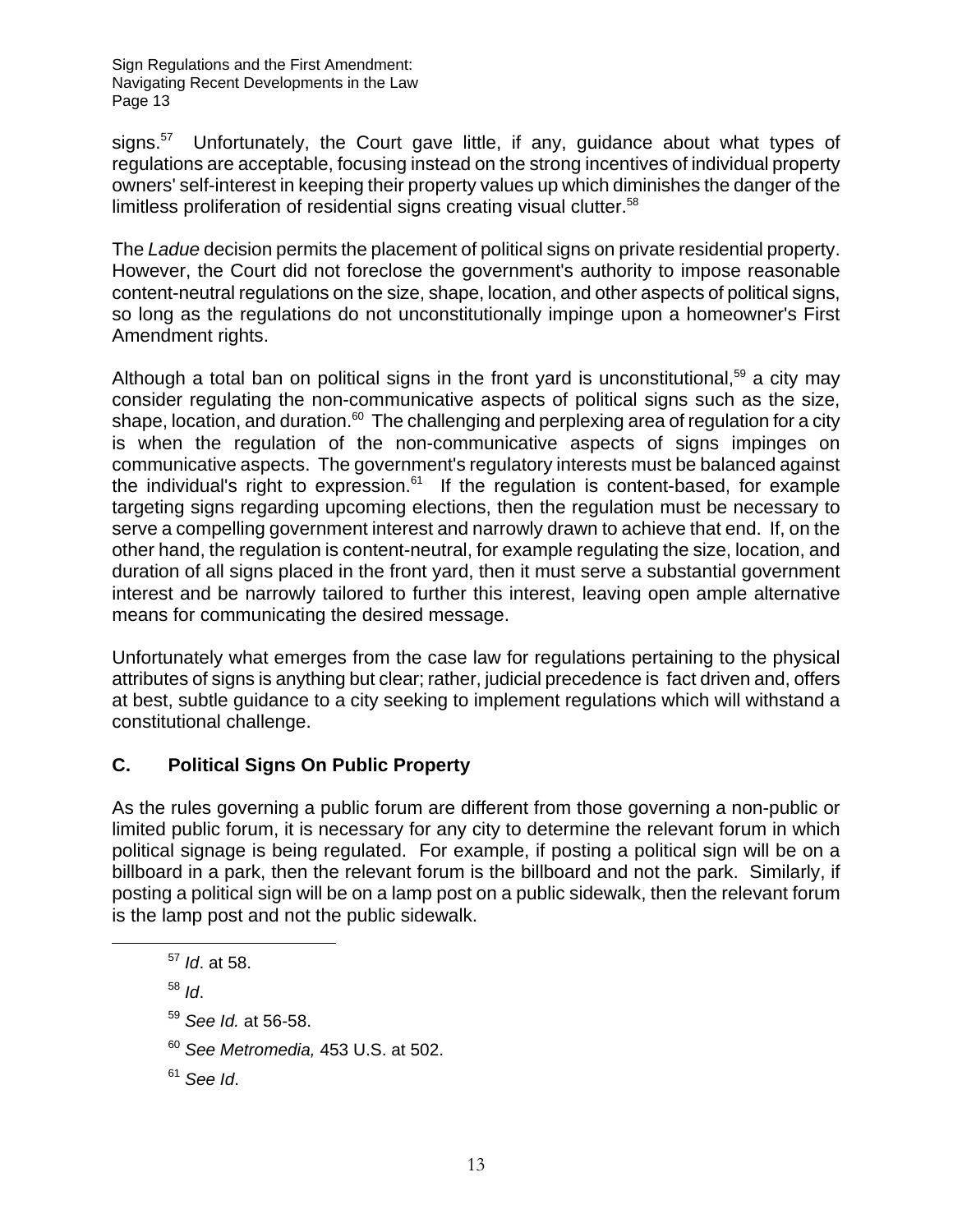Thus, in *Members of the City Council v. Taxpayers for Vincent*,<sup>62</sup> the Supreme Court upheld a Los Angeles ordinance prohibiting the posting of signs on public property.<sup>63</sup> The ordinance was challenged by a City Council candidate who posted campaign signs on utility poles which were subsequently removed by City workers.<sup>64</sup> "Taxpayers for Vincent" argued the utility poles were a public forum or should be treated as a public forum because they were located on public sidewalks.<sup>65</sup> The Court concluded that utility poles are a nonpublic forum, and that the government could prohibit the posting of signs to preserve physical and aesthetic values.<sup>66</sup> The Court rejected the claim that the public property was a public forum because of the absence of "a traditional right of access respecting such items as utility poles for purposes of their communication comparable to that recognized for public streets and parks" and simply because property is owned by the government does not mean that all access shall be granted to whoever wishes to express their opinions.<sup>67</sup>

#### **D. Durational Limits**

Contemporary courts have frequently held that durational limits on political campaign signs to be content-based and to be unconstitutional because the local government has failed to show a compelling interest to justify the durational limits.<sup>68</sup> The courts have distinguished between pre-election durational limits and post-election durational limits.

For example, an ordinance which prohibits residential property owners from placing political signs on their property more than 30 days before an election amounts to an impermissible content-based restriction.<sup>69</sup> In some residential neighborhoods, a property owner may be

<sup>62</sup> *Members of the City Council of Los Angeles,* 466 U.S. 789 (1984).

<sup>63</sup> *Id.* at 817.

- <sup>64</sup> *Id.* at 792-93.
- <sup>65</sup> *Id.* at 813.
- <sup>66</sup> *Id.* at 805.

<sup>67</sup> *Id.* at 814. In *United States Postal Service v. Council of Greenburgh Civic Ass'ns*, 453 U.S. 114 (1981).

<sup>68</sup> *See e.g., Whitton v. City of Gladstone*, 54 F.3d 1400 (8th Cir. 1995); *Knoeffler v. Town of Mamakating*, 87 F. Supp.2d 322 (S.D.N.Y. 2000); *Curry v. Prince George's County,* 33 F. Supp.2d 447 (D.Md. 1999); *Dimas v. City of Warren*, 939 F. Supp. 554 (E.D. Mich. 1996); *Antioch v. Candidates' Outdoor Graphic Service*, 557 F.Supp. 52 (N.D.Cal. 1982); *Orazio v. North Hempstead*, 426 F. Supp. 1144 (E.D.N.Y. 1977); *City of Painesville Bldg. Dep't v. Dworken & Bernstein Co., L.P.A.*, 733 N.E.2d 1152 (2000); *Collier v. City of Tacoma*, 121 Wn.2d 737 (1993); *Lakewood v. Colfax Unlimited Asso., Inc*., 634 P.2d 52 (Colo. 1981); *Maguire v. American Canyon*, 2007 WL 1875974 (N.D.Cal. 2007); *Christensen v. Wheaton*, 2000 WL 204225 (N.D.Ill. 2000). A handful of courts have upheld durational limits on political signs. *See e.g., Ross v. Goshi*, 351 F. Supp. 949 (D. Haw. 1972); *Huntington v. Estate of Schwartz*, 313 N.Y. S.2d 918 (N.Y. Dist. Ct. 1970).

<sup>69</sup> *See Whitton*, 54 F.3d at 1404-09.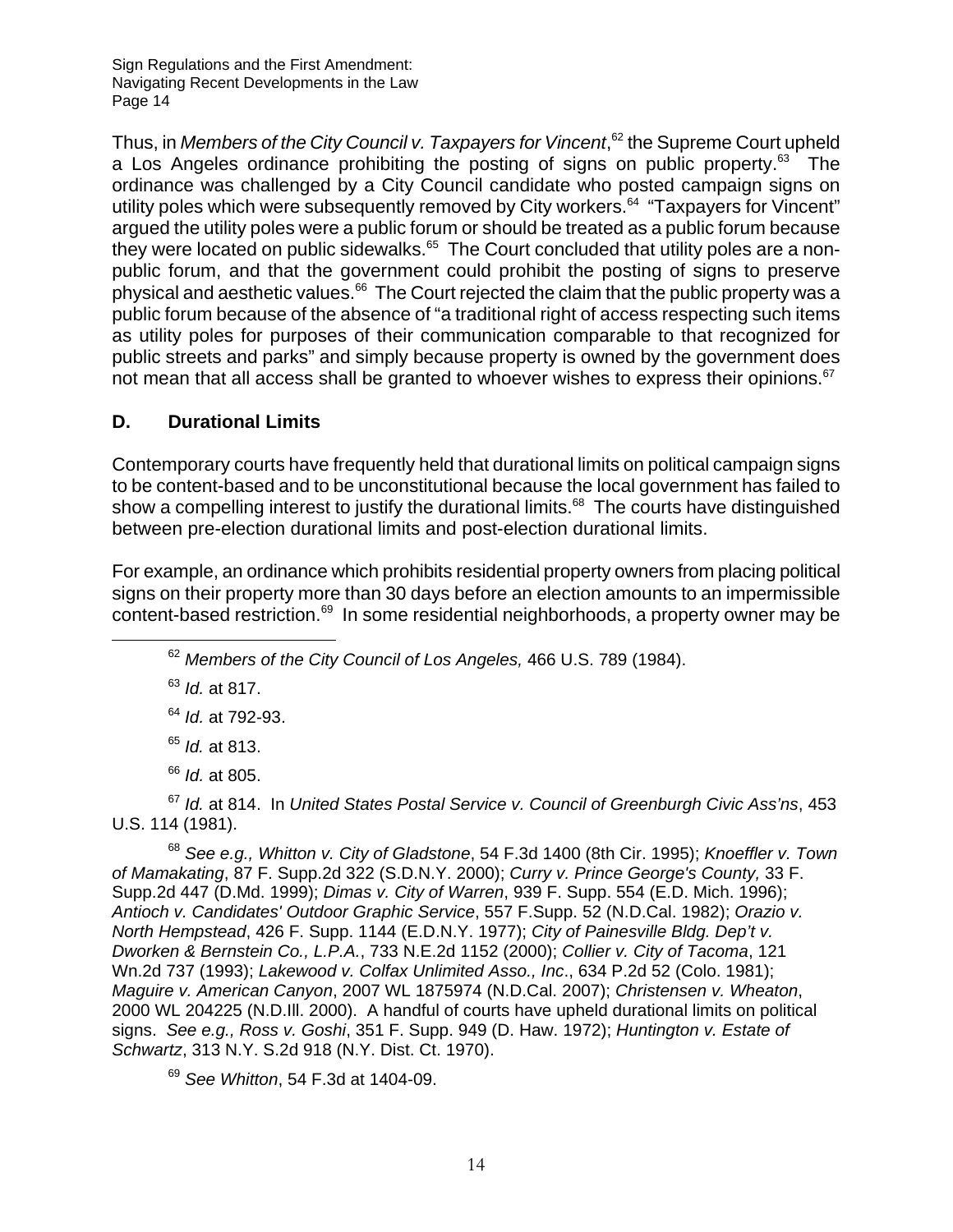able to express support for a community organization or high school sports team yearround, but under an ordinance regulating a political sign made of the same material, with the same dimensions and colors, and displayed in the same location, the political sign cannot be displayed, thus the ordinance is inherently content-based.<sup>70</sup>

Similarly, an ordinance limiting signs advertising political events or viewpoints for 10 days before the event was found to be content-based. $71$  The Court determined that other signs advertising events of a temporary nature—such as yard sales, town festivities, or athletic events—could presumably be posted at any time within 30 days before the actual event.<sup>72</sup> An ordinance prohibiting the posting of political signs more than 60 days before an election was also struck down on the basis that it failed to adequately provide for free speech rights.<sup>73</sup> The court struck down a municipal ordinance which banned the posting of temporary political signs everywhere in the city for all but a 60-day period before an election, viewing the ordinance as a general "ban" on political speech which was temporarily suspended 60 days prior to an election.<sup>74</sup> An ordinance allowing one noncommercial opinion sign to be posted year round and additional campaign signs or noncommercial opinion signs during the election season was upheld by a Minnesota state court.75

While pre-election restrictions are generally found to be unconstitutional, post-election removal requirements on political signs for an election have been upheld. For example, in *McCormack v. Township of Clinton* the New Jersey court found that a pre-election posting requirement that political signs be displayed not more than 10 days prior to any election and post-election posting requirement that signs be removed no later than three days after the election was unconstitutional.76 The *McCormack* court indicated that the City's interests in safety and aesthetics could be adequately served by a provision removing all temporary signs, including political signs, within 10 days after termination of the special event.<sup>77</sup> Likewise, in *Collier v. City of Tacoma*, the Washington Supreme Court rejected a 60-day pre-election restriction on the posting of campaign signs, finding that Tacoma failed to prove its interests in aesthetics and traffic safety are sufficiently compelling to justify the restrictions imposed on restrictions to political expression.<sup>78</sup> But, the Court did not find

<sup>70</sup> *Id.*

<sup>72</sup> *Id*.

- <sup>73</sup> *Collier*, 854 P.2d at 1057.
- <sup>74</sup> *Antioch*, 557 F. Supp. at 61.
- <sup>75</sup> *Brayton v. City of New Brighton*, 519 N.W.2d 243, 248 (Minn. Ct. App. 1994).
- <sup>76</sup> *McCormack*, 872 F. Supp. at 1323, 1324.

<sup>77</sup> *Id.* at 1326-27.

<sup>78</sup> *Collier*, 854 P.2d at 1057-58.

<sup>71</sup> *McCormack v. Township of Clinton*, 872 F. Supp. 1320, 1323-24 (D.N.J. 1994).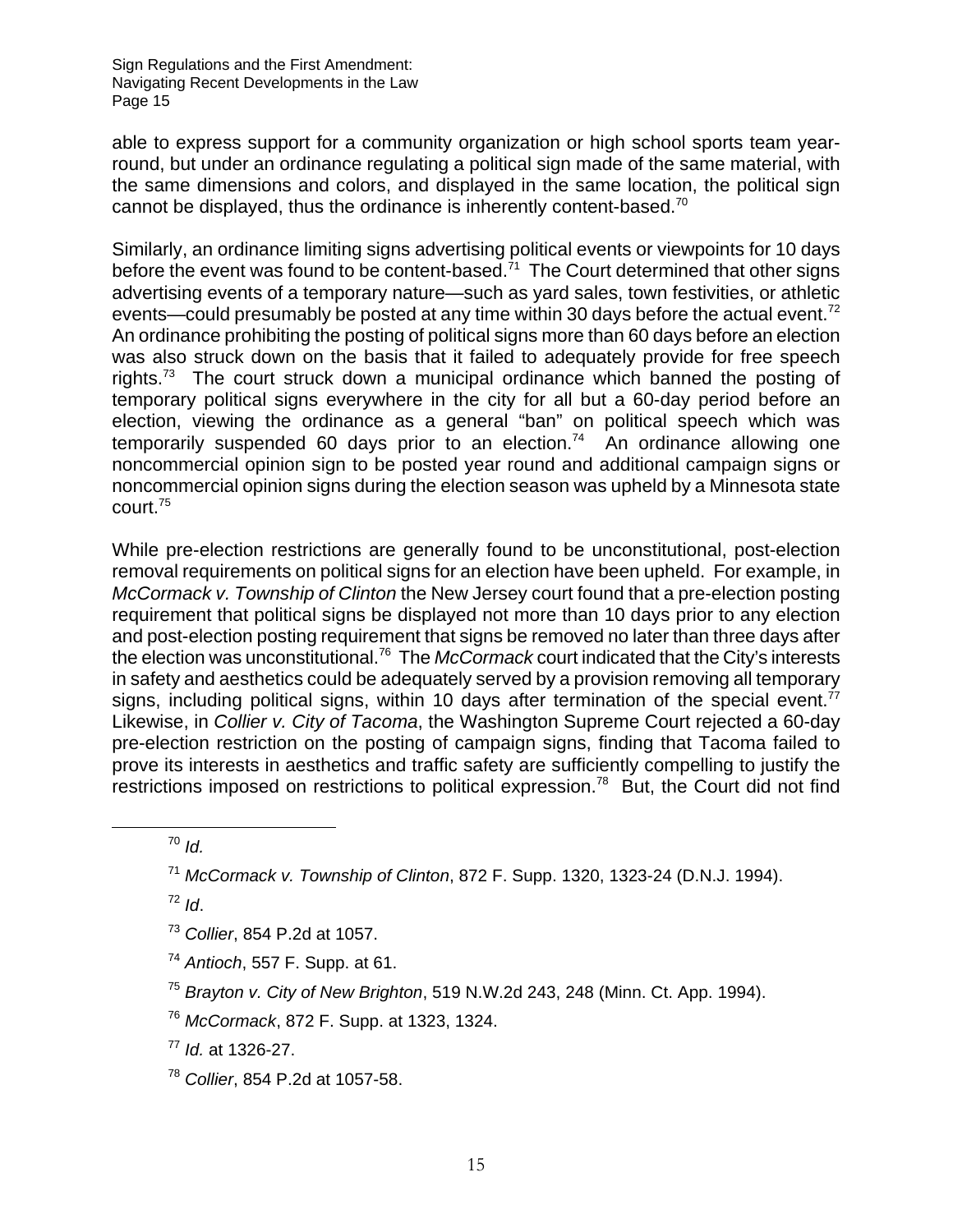unconstitutional a provision of the ordinance requiring removal of political signs seven days after the date of the election .<sup>79</sup> The court held that pre-election political speech interests that may outweigh a municipality's regulatory interests are not present following the event and may be outweighed by a municipality's demonstrated interests in aesthetics and traffic safety.<sup>80</sup>

One approach which cities may consider taking for imposing durational requirements on political campaign signs related to an upcoming election is to design the durational requirements around a special event, in general, and to focus the durational limits on the post-event period only. For example, the city could draft an ordinance requiring all temporary signs publicizing a special event to be removed no later than ten days after the special event. The ordinance would define a "special event" as any event, activity, or circumstance of an entity which is not part of its normal daily activities and which occurs uninterrupted for a continuous period of time, not to exceed ten days.

#### **E. Permits, Registration, and Fees**

Rules which impose special permits, registration requirements, and removal fees on political signs posted by a property owner in a residential area are not generally validated. For example, in *Baldwin v. Redwood City*<sup>81</sup>, the City required filing an application, paying a \$1.00 inspection fee, and depositing a \$5.00 removal charge, for each sign.<sup>82</sup> The requirement was found unconstitutional on several grounds. First, a permit was required for each sign ( thus in the scope of a political campaign this would impose an unnecessary burden which inhibits traditional means of communication) was unnecessarily burdensome, and contained elements of arbitrariness.<sup>83</sup> Second, the application form and information solicited was the same information required for a sign of a more permanent nature, much of the information required—such as plot plans and attachment specifications—was irrelevant to temporary signs. $84$  Although the Court acknowledged that the permit requirements imposed in Redwood City were burdensome during a political campaign when time and money is of the essence, they went on to suggest that any permit requirement applied to temporary signs is unconstitutional because no substantial interest is served by requiring the City to be notified that signs are going to be erected.<sup>85</sup>

- <sup>81</sup> *Baldwin v. Redwood City,* 540 F.2d 1360 (9th Cir. 1976).
- <sup>82</sup> *Id.* at 1370-71.
- <sup>83</sup> *Id.* at 1372.
- <sup>84</sup> *Id.*

<sup>79</sup> *Id.*

<sup>80</sup> *Id.* at 1058-59.

<sup>85</sup> *Id.*; *Baldwin*, 540 F.2d at 1372 f. 32.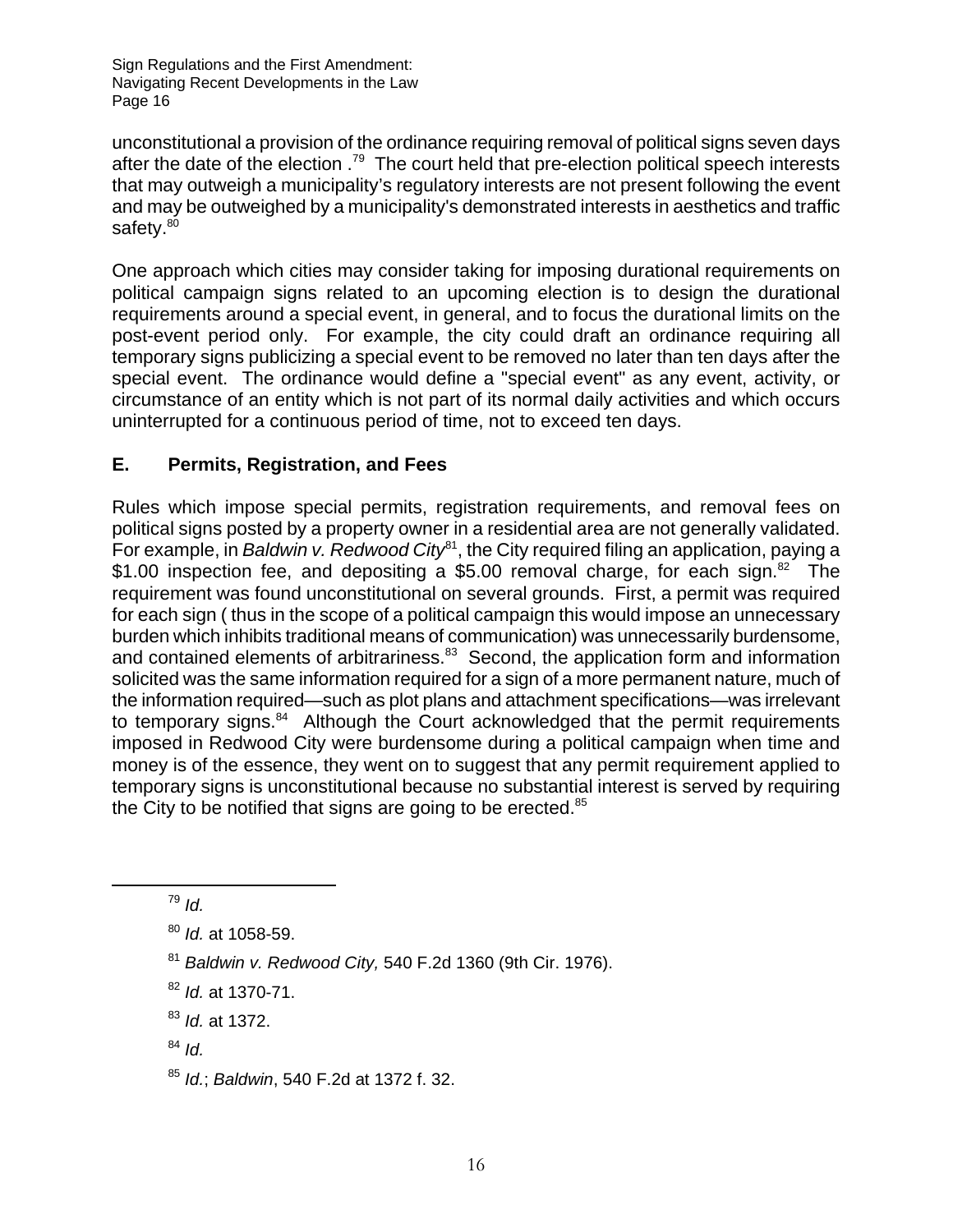More recently, however, a Federal District court in New York upheld a permit requirement that applied to all temporary signs, including political signs.<sup>86</sup> Here, plaintiff, a candidate for public office, filed suit against a number of towns and cities in Orange County, New York alleging that the ordinances regulating political signs were unconstitutional. In turn, the court analyzed several challenged sign ordinances for the respective towns and cities. One ordinance provided that all temporary signs, including those conveying a political message must receive a permit before posting and must pay a permit fee.<sup>87</sup> The court concluded that the permit requirements were "a reasonable time, manner and place restriction narrowly tailored to support Greenwood Lake's significant government interests in aesthetics and public safety.<sup>"88</sup> However, the court found that the City did not provide sufficient safeguards to ensure a permit determination is made expeditiously, thus rendering the entire sign ordinance unconstitutional.<sup>89</sup> With respect to the permit fee, the court concluded that it was a reasonable content-neutral restriction on speech narrowly tailored to further a significant government interest.90

Another city ordinance analyzed in the same court opinion imposed permit requirements on all temporary political signs, but did not require permit requirements on all other temporary signs. $91$  The court struck down this ordinance as unconstitutional. Similarly, a third ordinance uniformly required permit and accompanying permit fees for all signs; however, a few categories of signs were exempt from the fees and application requirements.<sup>92</sup> Political signs were not one of the categories of signs which were exempt and the court concluded the ordinance was unconstitutional. $93$ 

The Third Circuit recently upheld a sign ordinance exempting all temporary signs posted in a historic district from obtaining a permit and paying a fee prior to posting the sign.<sup>94</sup> The Third Circuit also upheld another provision in the ordinance requiring that all permanent signs, regardless of their nature, obtain a permit.

The Ninth Circuit also upheld exemptions of certain signs from a permit requirement, one of which was an exception for temporary signs in residential zones for signs ninety days prior to an election and an exemption for temporary signs prior to the sale, lease or rental of

<sup>88</sup> *Id.*.

- <sup>90</sup> *Id.* at 294.
- <sup>91</sup> *Id.* at 297-98.
- <sup>92</sup> *Id.* at 299.
- <sup>93</sup> *Id.*

<sup>86</sup> *See Sugarman v. Vill. of Chester*, 192 F.Supp.2d 282 (S.D.N.Y. 2002).

<sup>87</sup> *Id.* at 293.

<sup>89</sup> *Id.* at 296.

<sup>94</sup> *Riel*, 485 F.3d at 753-54.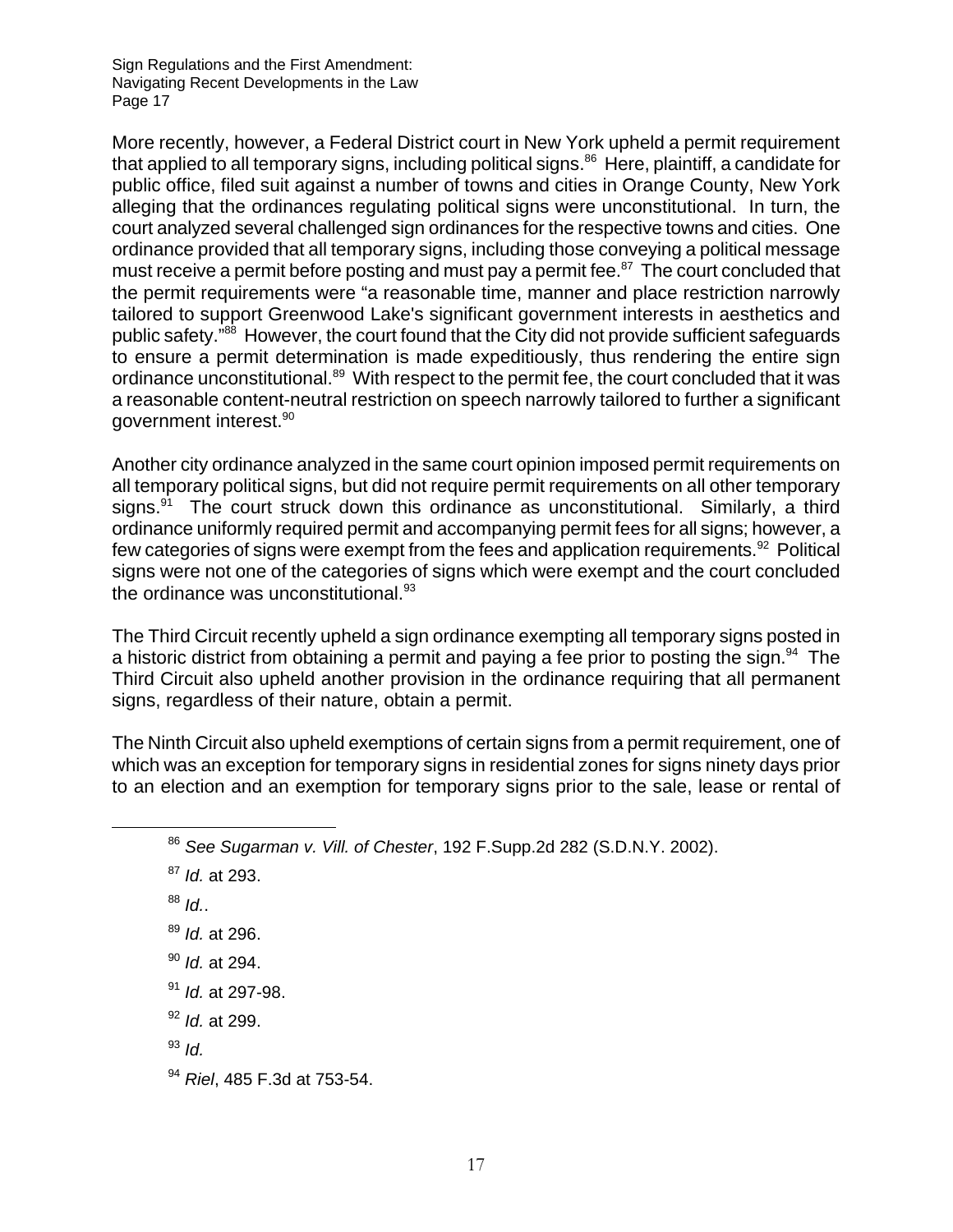property.<sup>95</sup> The Ninth Circuit acknowledged that the city clearly anticipated that the signs would relate to the triggering event (*i.e*., an election or the sale of a house), but did not mandate that the temporary signs comply with content restrictions and revealed the extent to which the city was willing to go to avoid content-based restrictions on expression. (*Id*.) The Ninth Circuit termed the exemptions event-based regulations and found them constitutional. Most recently, the Ninth Circuit found that the distinction between different types of noncommercial speech, such as ideological, political and temporary directional signs, was content-neutral because it did not require consideration of the content of the  $sign.<sup>96</sup>$  In other words, if all political signs were treated the same way based on objective criteria for the category of signs, with no distinction made based on the specific political message, the regulation is content-neutral. Such an analysis seems more typical of a determination of viewpoint neutrality rather than content neutrality, but appears to be the approach the Ninth Circuit is now taking when evaluating exceptions in sign codes for noncommercial signs.97 The Ninth Circuit appears to be departing from its earlier approach where it explained that such distinctions were not allowable. A key element of the Ninth Circuit's most recent ruling that may account for its more permissive approach is that it found that the city's distinction between noncommercial messages was not based on a preference for some type of noncommercial speech over another, but instead it was employing objective criteria to address the special needs of the different types of noncommercial speech.<sup>98</sup>

As the cases illustrate, careful analysis of the specific facts of each situation and a strong knowledge of the dynamic jurisprudence of political signage is critically important to determining whether a regulation is likely to be upheld against a constitutional challenge. Cities should be aware that courts evaluate the totality of sign regulations when doing their First Amendment analysis and regulations for political signage will need to be considered within the overall regulatory framework.

#### **V. CONCLUSION**

A city may regulate signs on public property and private property. The constitutionality of these regulations will be based on many fact specific inquires such as the classification of the forum as a public, non-public, designated public or limited public forum. Compliance with First Amendment requirements will also depend on whether the signs being regulated are commercial in nature triggering the *Central Hudson* standard of review If instead, the signs being regulated are noncommercial in nature, such as political signage, the time, place and manner doctrine is applied for signs on private and public forum property. Sign

 <sup>95</sup> *G.K. Ltd. Travel v. City of Lake Oswego,* 436 F.3d 1064, 1077-78 (9th Cir. 2006).

<sup>96</sup> *Reed v. Town of Gilbert (Reed II),* 707 F.3d 1057 (9th Cir. 2013.)

<sup>97</sup> *Id*. at 1069-1071.

<sup>98</sup> *Id*. at 1070-1074.